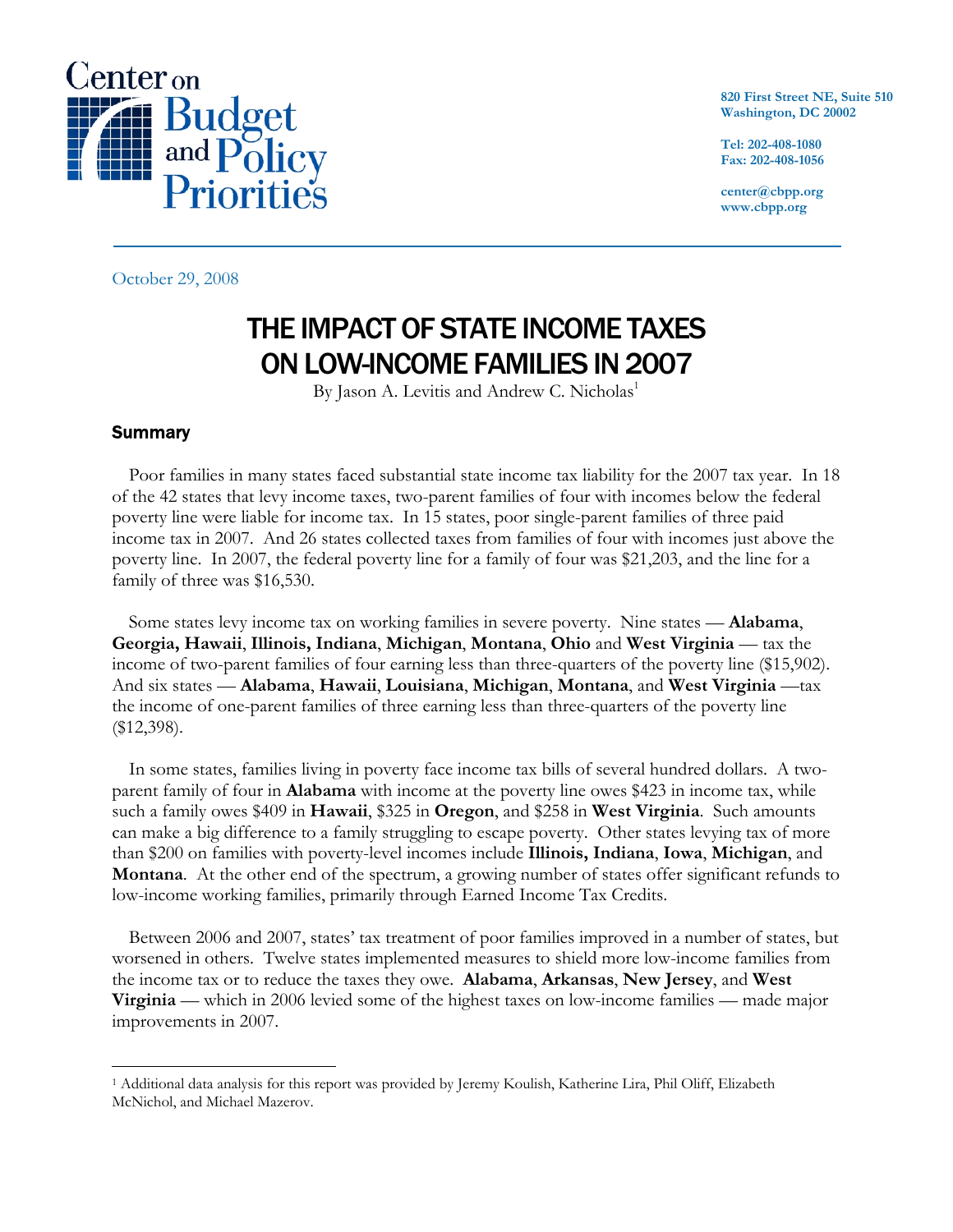Unfortunately, a number of other states increased income taxes on poor families, though by smaller amounts. The reason for these tax increases is that provisions designed to protect lowincome families from taxation — including standard deductions, personal exemptions, and lowincome credits — were not increased to keep up with inflation.

Future years are set to bring continued improvement. A number of states have enacted reforms that will reduce taxes on low-income families in the near future. Between 2008 and 2010, the **District of Columbia, Indiana, Louisiana, Maryland, Michigan, New Jersey, North Carolina, Oklahoma** and **West Virginia** each will improve their income tax treatment of the poor. If these changes were in effect in 2007, the number of states taxing poor families of four would have been 15 rather than 18, and the number taxing poor families of three would have been 11 rather than 15.

Despite these upcoming improvements, there remains much to do. Some of the harshest states have not improved their income tax treatment of the poor for many years, and some recent improvements were not enough to exempt very poor families from income taxes.

Taxing the incomes of working-poor families runs counter to the efforts of policymakers across the political spectrum to help families work their way out of poverty. The federal government has exempted such families from the income tax since the mid-1980s, and a majority of states now do so as well.

Eliminating state income taxes on working families with poverty-level incomes gives a boost in take-home pay that helps offset higher child care and transportation costs that families incur as they strive to become economically self-sufficient. In other words, relieving state income taxes on poor families can make a meaningful contribution toward "making work pay."

States seeking to reduce or eliminate income taxes on low-income families can choose from an array of mechanisms to do so. These mechanisms include state Earned Income Tax Credits (EITCs) and other low-income tax credits, no-tax floors, and personal exemptions and standard deductions that are adequate to shield poverty-level income from taxation. Some states go beyond exempting poor families from income tax by making their EITCs or other low-income credits refundable. These policies provide a substantial income supplement to families struggling to escape poverty, and they are relatively inexpensive to states, since these families have little income to tax.

#### Methodology

This analysis assesses the impact of each state's income tax in 2007 on poor and near-poor families with children. Forty-two states, counting the District of Columbia as a state, levy broadbased income taxes. Two family types are used as models for assessing taxes' impact: a married couple with two dependent children, and a single parent with two dependent children.<sup>2</sup> The analysis

 $\overline{a}$ 

<sup>&</sup>lt;sup>2</sup> The married couple is assumed to file a joint return on its federal and state tax forms, and the single parent is assumed to file as a Head of Household. Each family is assumed to include one worker. In each family, the children are taken to be ages four and eleven.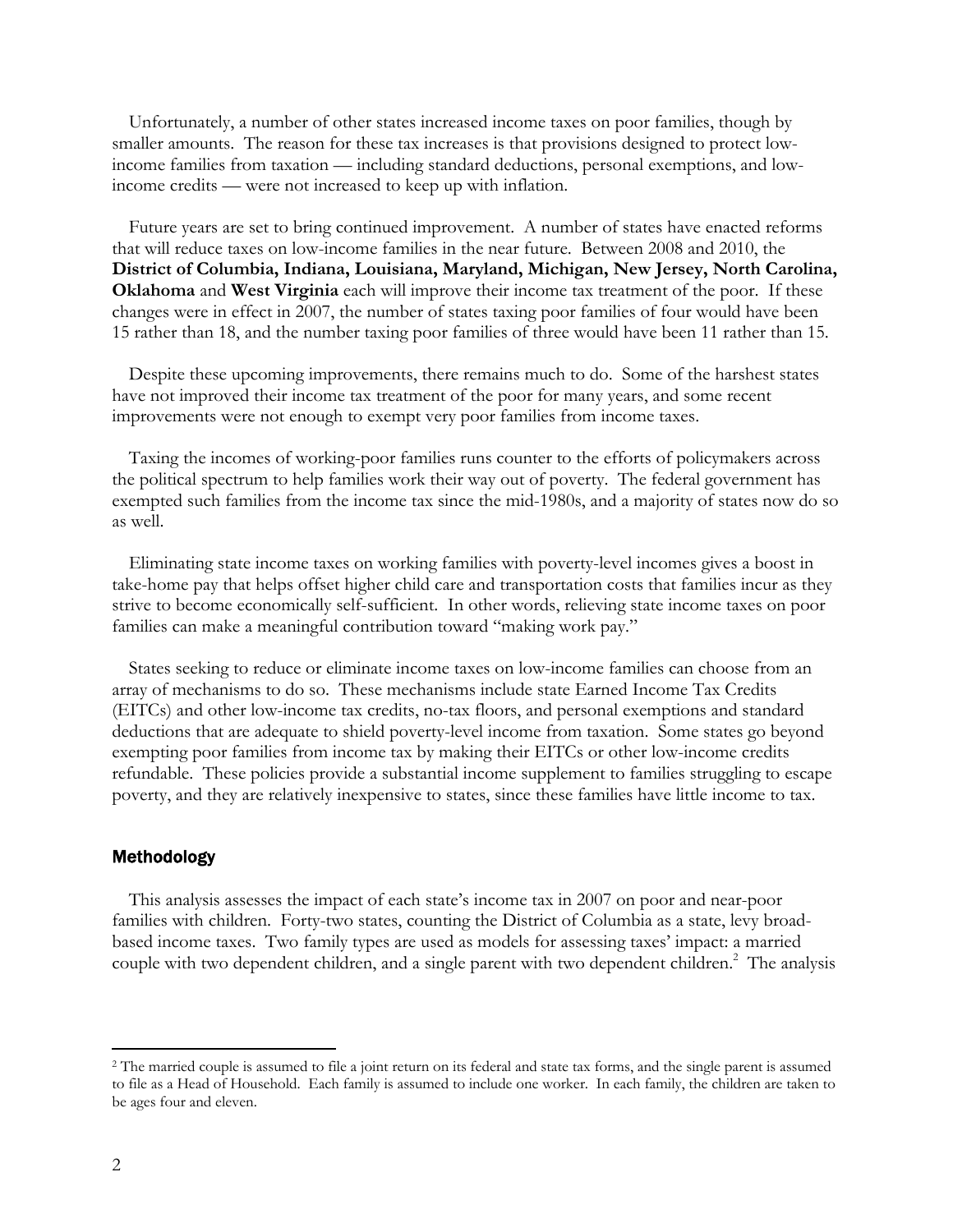focuses on two measures: the lowest income level at which state residents are required to pay income tax, and the tax due at various poverty and near-poverty income levels.<sup>3</sup>

A benchmark used throughout this analysis is the federal poverty line — an estimate prepared by the federal government of the minimum financial resources an American family needs. The Census Bureau's estimates of the poverty line for 2007 are \$16,530 for a family of three and \$21,203 for a family of four.<sup>4</sup>

### Many States Continue to Levy Substantial Income Taxes on Poor Families in 2007

### The Tax Threshold

One important measure of the impact of taxes on poor families is the income tax threshold — the point at which, as a family's income rises, it first begins to owe income tax. Tables 1A and 1B show the thresholds for a single parent with two children and for a married couple with two children, respectively. 5

- In 15 states, the income tax threshold for a single-parent family of three is less than the \$16,530 poverty line, meaning that families living in poverty must pay state income tax. In the remaining 27 states with income taxes, the threshold is above the poverty line; in those states, poor families pay no income tax or receive a refund.
- In 18 states, the threshold for a two-parent family of four is below the \$21,203 poverty line for such a family. In the remaining 24 states with income taxes, the threshold is above the poverty line (See Figure 1, below).
- Ten states **Alabama**, **Georgia**, **Hawaii**, **Illinois**, **Indiana**, **Louisiana**, **Michigan**, **Montana**, **Ohio**, and **West Virginia** — tax families of three or four in severe poverty, meaning those earning less than three-quarters of the federal poverty line; three-quarters of the 2007 poverty line equals \$12,398 for a family of three and \$15,902 for a family of four.
- Seven states **Alabama, Hawaii, Illinois, Michigan, Montana, Oregon**, and **West Virginia** — tax families of three with full-time minimum wage earnings.<sup>6</sup>

 $\overline{a}$ 

<sup>3</sup> This report takes into account income tax provisions that are broadly available to low-income families and that are not intended to offset some other tax. It does not take into account tax credits or deductions that benefit only families with certain expenses, nor does it take into account provisions that are intended explicitly to offset taxes other than the income tax. For instance, it does not include the impact of tax provisions that are available only to families with out-ofpocket child care expenses or specific housing costs, because not all families face such costs. It also does not take into account sales tax credits, property tax "circuitbreakers," and similar provisions, because this analysis does not attempt to gauge the impact of those taxes — only of income taxes.

<sup>4</sup> Specifically, this report uses the Census Bureau's weighted average poverty thresholds, available at http://www.census.gov/hhes/www/poverty/threshld/thresh07.html.

<sup>&</sup>lt;sup>5</sup> A number of these states have enacted but not yet implemented income tax changes that will significantly increase their thresholds in coming years. See Emerging Trends in State Income Taxation of the Poor, at pg. 8 below.

<sup>6</sup> Calculations are based on the minimum wage in effect in each state in 2007, which in 27 states exceeded the federal minimum wage of \$11,354 per year for a full-time worker. Among the seven states listed here, **Hawaii**, **Illinois,**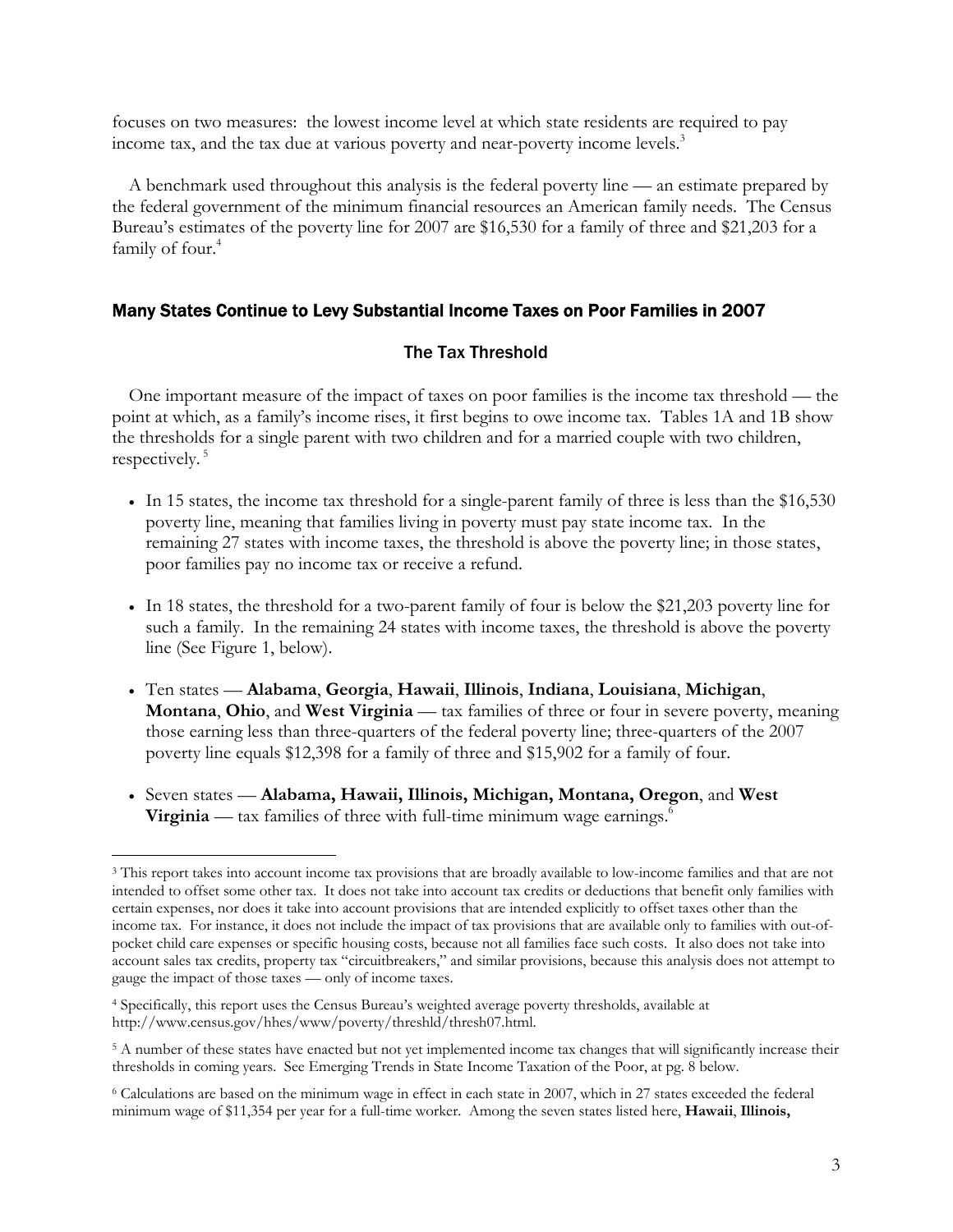#### **FIGURE 1**



• The state with the highest threshold is **California**, where the threshold is \$43,700 for a family of three and \$46,100 for a family of four — more than twice the poverty lines for families of those sizes.

### Taxes on Poor Families

Several states charge families living in poverty several hundred dollars in income taxes — a substantial amount for a struggling family. Tables 2A, 2B, 3A, and 3B show these amounts.

- The tax bill for a poverty-line family of four exceeds \$200 in nine states: **Alabama**, **Hawaii**, **Illinois, Indiana**, **Iowa**, **Michigan**, **Montana, Oregon**, and **West Virginia.**
- As noted above, a majority of states do not tax families with poverty-level income.
- Fourteen states not only avoid taxing poor families but also offer tax credits that provide refunds to families with income at the poverty line. These credits act as a wage supplement and income support, helping to support families' work efforts and reduce poverty. The amount of refund for families with income at the poverty line is as high as \$1,433 for a family of three in **Vermont** and \$1,651 for a family of four in **Minnesota**.

 $\overline{a}$ **Michigan**, **Montana** and **Oregon** had minimum wages above the federal level in 2007. "Full-time" is assumed to be 40 hours per week, 52 weeks per year.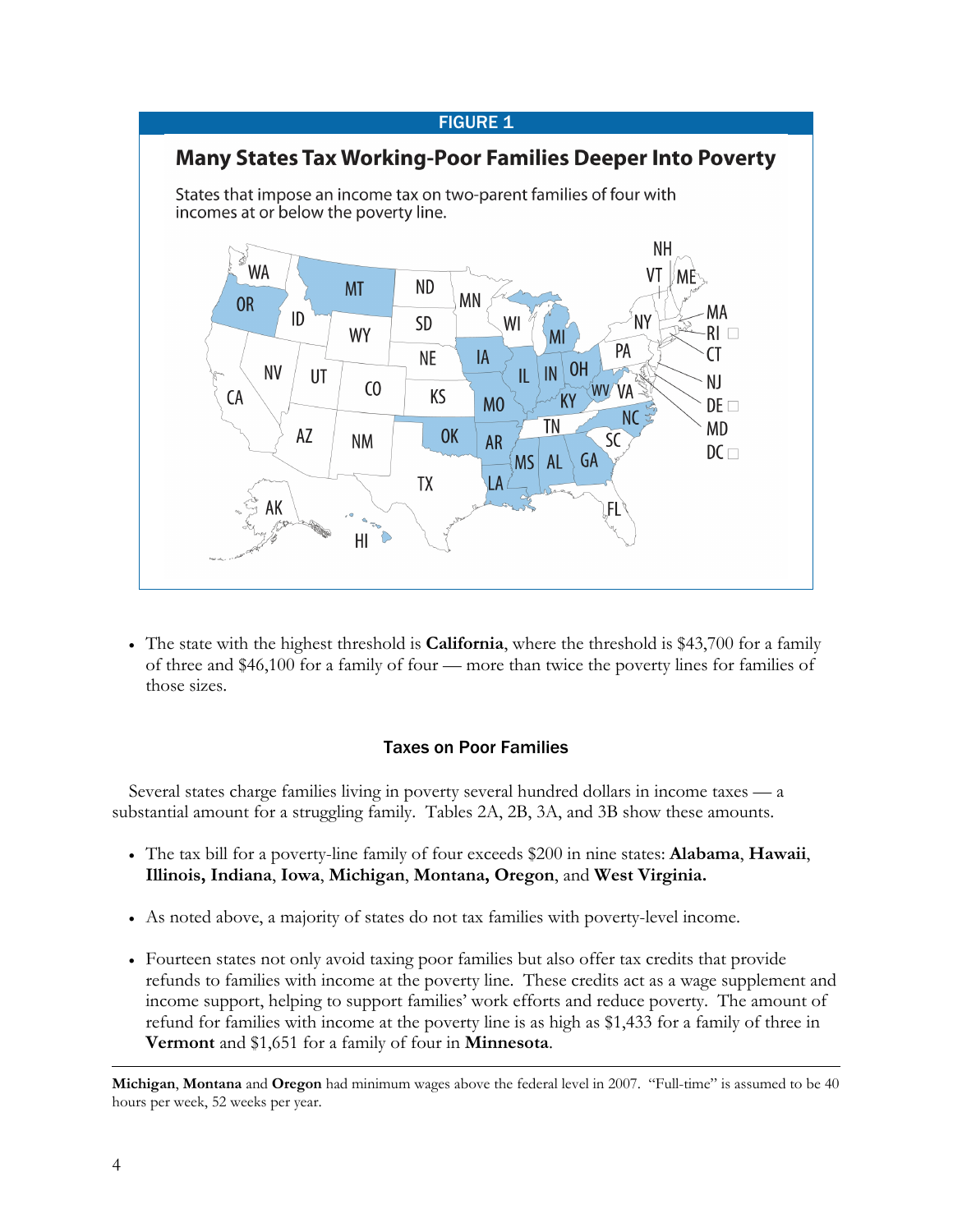#### Taxes on Near-Poor Families

Many families with earnings above the official federal poverty line have difficulty making ends meet. Studies have consistently found that the basic costs of living — food, clothing, housing, transportation, and health care — in most parts of the country exceed the federal poverty line, sometimes substantially.<sup>7</sup>

Federal and state governments recognize the challenges faced by families with incomes slightly above the poverty line and have set eligibility ceilings for some assistance programs, such as energy assistance, school lunch subsidies, and in many states health care subsidies, at 125 percent of the poverty line (\$20,663 for a family of three, \$26,504 for a family of four) or above.

A majority of states, however, continue to levy income tax on families with incomes at 125 percent of the poverty line. Tables 4A and 4B show these amounts.

- Twenty-six states tax two-parent families of four earning 125 percent of the poverty level, with the tax bill exceeding \$500 in seven states — **Alabama**, **Arkansas**, **Hawaii**, **Iowa**, **Kentucky**, **Oregon**, and **West Virginia**.
- Twenty-four states tax families of three with income at 125 percent of the poverty line.

#### How Can States Reduce Income Taxes on Poor Families?

 $\overline{a}$ 

States have used a variety of mechanisms to reduce income taxes on poor families. Nearly all states offer personal exemptions and/or standard deductions, which reduce the amount of income subject to taxation for all families, including those with low incomes; in a number of states, these provisions by themselves are sufficient to lift the income tax threshold above the poverty line. In addition, many states have enacted provisions targeted to low- and moderate-income families. By early 2008, 24 states had enacted Earned Income Tax Credits based on the federal EITC, which is a tax credit for working-poor families, mostly those with children.<sup>8</sup> Other states offer other types of low-income tax credits, such as **New Mexico**'s Low-Income Comprehensive Tax Rebate. Finally, a few states have a "no-tax floor," which sets a dollar level below which families owe no tax but does not affect tax liability for families above that level.

<sup>7</sup> See, for example, Sylvia A. Allegretto, *Basic family budgets: Working families' incomes often fail to meet living expenses around the U.S.*, Economic Policy Institute, September 2005.

<sup>8</sup> The 24 states are the **District of Columbia**, **Delaware**, **Illinois**, **Indiana**, **Iowa**, **Kansas**, **Louisiana, Maine**, **Maryland**, **Massachusetts**, **Michigan**, **Minnesota**, **Nebraska**, **New Jersey**, **New Mexico**, **New York**, **North Carolina, Oklahoma**, **Oregon**, **Rhode Island**, **Vermont**, **Virginia**, **Washington** and **Wisconsin**. For more information on state EITCs, see Jason Levitis and Jeremy Koulish, "State Earned Income Tax Credits: 2008 Legislative Update," Center on Budget and Policy Priorities, Oct. 8, 2008. Available at http://www.cbpp.org/6-6-08sfp.htm.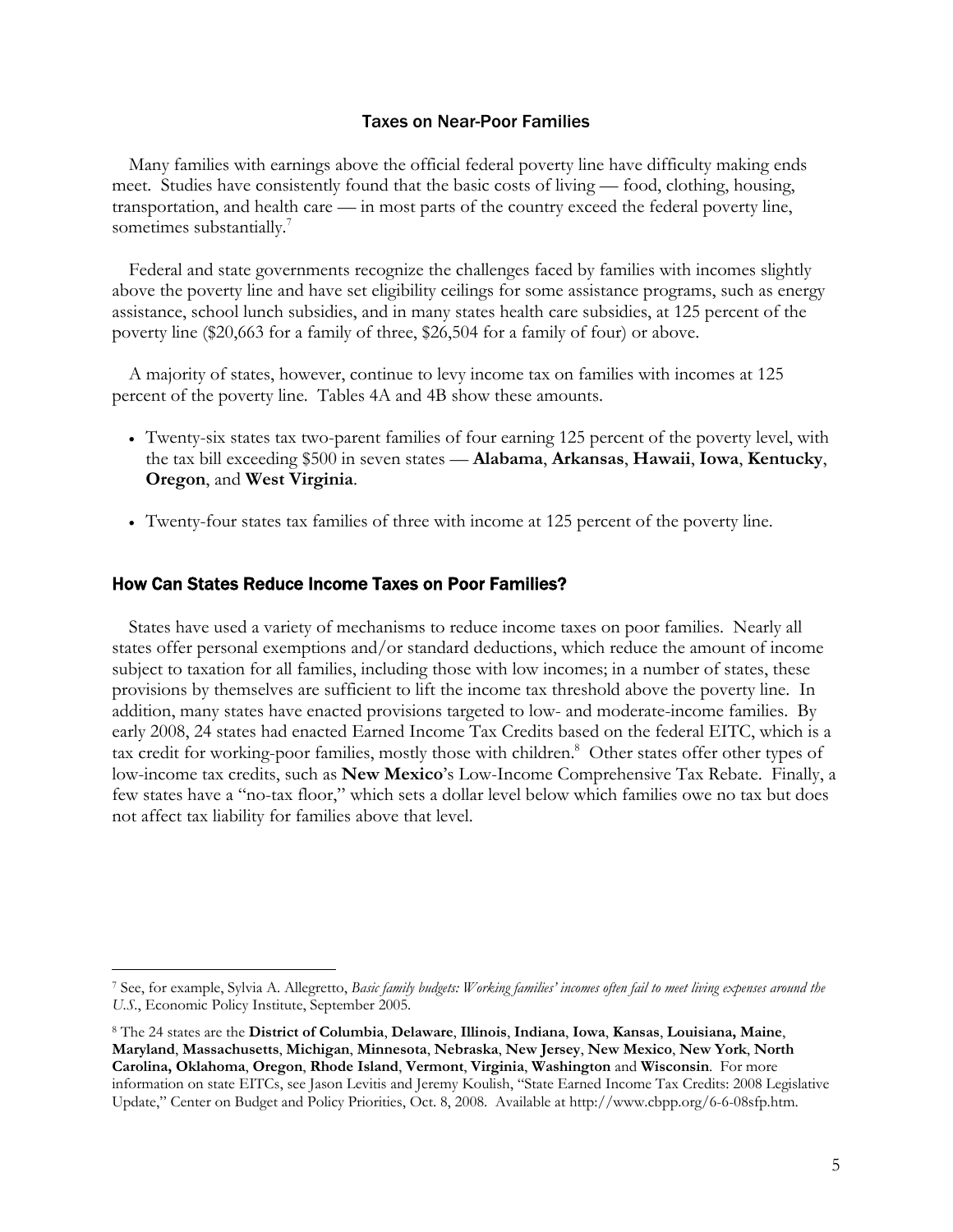#### Why Does This Report Focus on the Income Tax — A Tax That Is Arguably the Fairest State Tax?

In most states, poor families pay more in consumption taxes, such as sales and gasoline taxes, than they do in income taxes. They also pay substantial amounts of property taxes and other taxes and fees. Why then does this report focus on the impact of state income taxes on poor families?

First, the income tax is a major component of state tax systems, making up 33 percent of total state tax revenue nationally. Thus, the design of a state's income tax has a major effect on the overall fairness of the state's tax system.

Second, because information on the taxpayer's income is available at the time the income tax is levied, it is administratively easier for states to target income tax cuts to poor families than it is to cut sales or property taxes on those families. For example, sales tax is generally collected by merchants from consumers without regard to their income level, and property taxes are passed through from property owners to renters as part of a rent payment. As a result, the great majority of the low-income tax relief enacted at the state level in the last decade has been administered through the income tax.

Third, families trying to work their way out of poverty often face an effective tax on every additional dollar earned in the form of lost benefits such as income support, food stamps, Medicaid, or housing assistance. Income taxes on poor families can exacerbate this problem and send a negative message about the extent to which increased earnings can improve family well-being.

This report emphasizes that many states' income taxes leave considerable room for improvement. But it is important to recognize that a state tax system that includes an income tax — even one with a relatively low income threshold — typically serves low-income families better than a state tax system that does not include an income tax at all. The reason is that most states' income taxes, even those that tax the poor, are progressive; that is, income tax payments represent a smaller share of income for low-income families than for high-income families. By contrast, the other primary source of tax revenue for states, the sales tax, is regressive, consuming a larger share of the income of low-income families than of highincome families.

Thus, states that rely heavily on non-income taxes tend to have higher overall taxes on the poor than do other states. Seven states with sales taxes — Florida, Nevada, South Dakota, Tennessee, Texas, Washington, and Wyoming — do not appear in this report because they do not levy income taxes. Their heavy reliance on the sales tax renders their tax systems very burdensome for low-income families. Conversely, two states with income taxes but no general sales tax — Montana and Oregon — are shown in this report to impose above-average income tax burdens on the poor, despite some recent improvement. While there is room for further improvement in this aspect of their income taxes, these two states still have less regressive tax systems overall than the average state because they do not levy general sales taxes.

#### Some States Made Significant Improvements for 2007, While Others Moved Backwards

Between 2006 and 2007, a number of states made significant improvements in their income-tax treatment of the poor. Unfortunately, another group of states increased taxes on poor families, though by smaller amounts. See Tables 5, 6, and 7.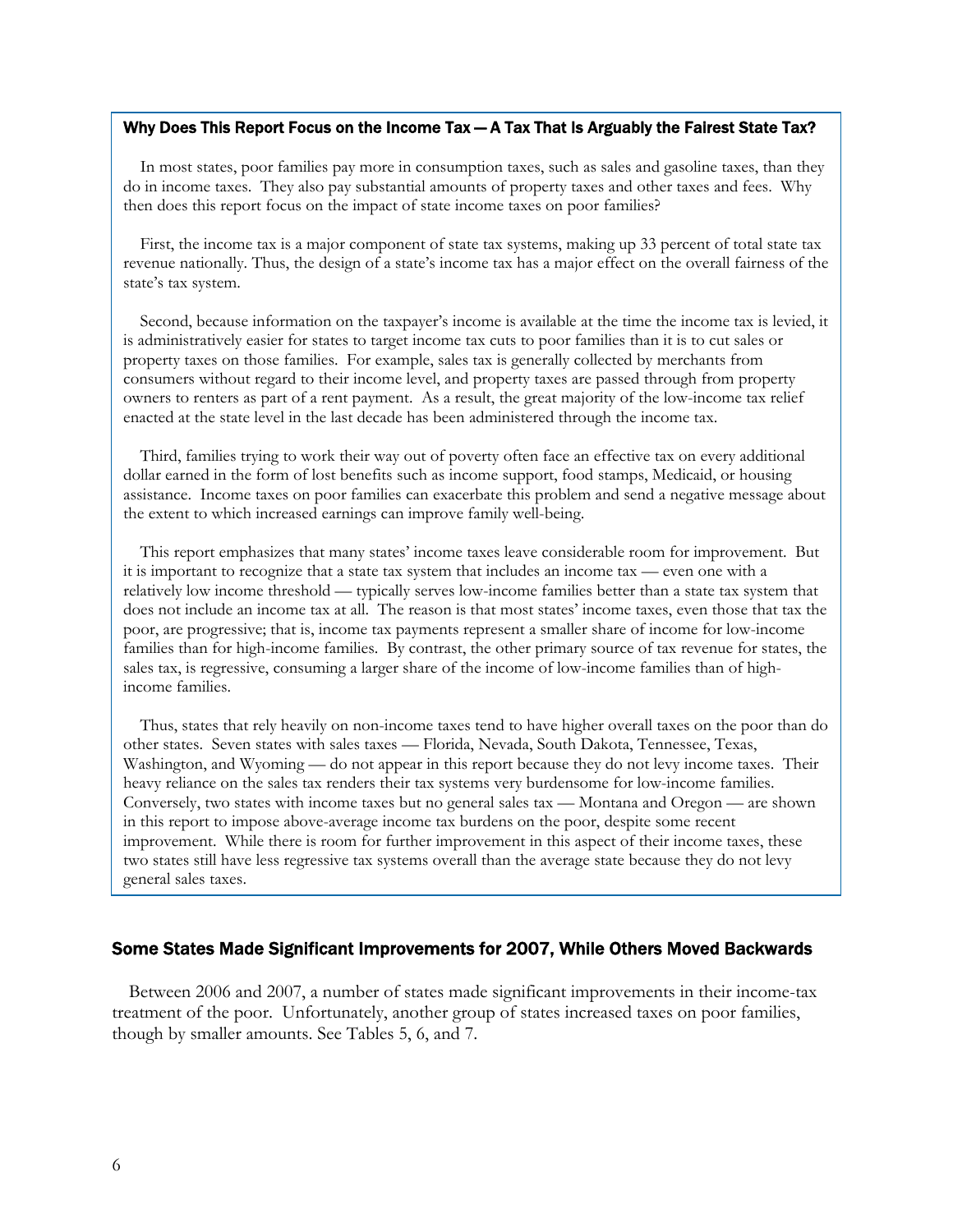### Selected States Improved in 2007

Twelve states implemented policy changes for the 2007 tax year to reduce income taxes on poor families or to increase poor families' tax refunds, in some cases significantly. Highlights of these changes include the following:

- **Alabama** implemented a low-income tax cut passed in 2006 that increased its standard deduction and dependent exemption for low-income families. The tax cut more than doubled state's income tax thresholds (which had been the lowest in the nation) and reduced taxes for families at the poverty line. Even with these changes, **Alabama's** tax treatment of low-income families remains among the harshest in the nation, with thresholds well below the poverty line.
- **Arkansas** adopted a no-tax floor and a low-income credit, significantly raising its thresholds and cutting taxes on poor families.<sup>9</sup> The income tax thresholds increased to just below the poverty line, so poor families in Arkansas now pay very little income tax.
- **Hawaii** increased its standard deduction and expanded its income tax brackets, raising its thresholds and reducing taxes on low-income families. Despite this, Hawaii's income tax remains among the harshest in the nation for low-income families, with thresholds well below the poverty line.
- **Iowa** improved its EITC in 2007, making it fully refundable and slightly increasing its size. These changes had little impact on Iowa's thresholds, leaving the threshold for families of four below the poverty line. But making the EITC refundable provided important help to families with incomes below the threshold, such as families of three at the poverty line.
- **Kansas** increased its EITC from 15 percent to 17 percent of the federal credit, raising its income tax thresholds and cutting taxes for low-income families.
- **Nebraska** also improved its EITC, increasing it from 8 percent to 10 percent of the federal credit. This raised its income tax threshold and cut taxes for low-income families. The state also expanded its income tax brackets for all taxpayers, but this change had a very small impact on low-income families.
- **New Jersey** stopped taxing poor families in 2007 by eliminating a \$20,000 income ceiling for EITC eligibility. This change had a dramatic impact on two-parent families of four with poverty-level incomes, cutting their taxes by \$782. The change also raised the threshold from \$20,000 in 2006 to \$30,800 in 2007.
- **New Mexico** raised its personal and dependent exemptions and implemented an EITC set at 8 percent of the federal credit, significantly raising its income tax thresholds and cutting taxes on low-income families.

 $\overline{a}$ 

<sup>9</sup> The no-tax floor was raised to \$14,500 for single-parent families and \$20,700 for two-parent families. The low-income credit replaces a separate tax structure for poor families.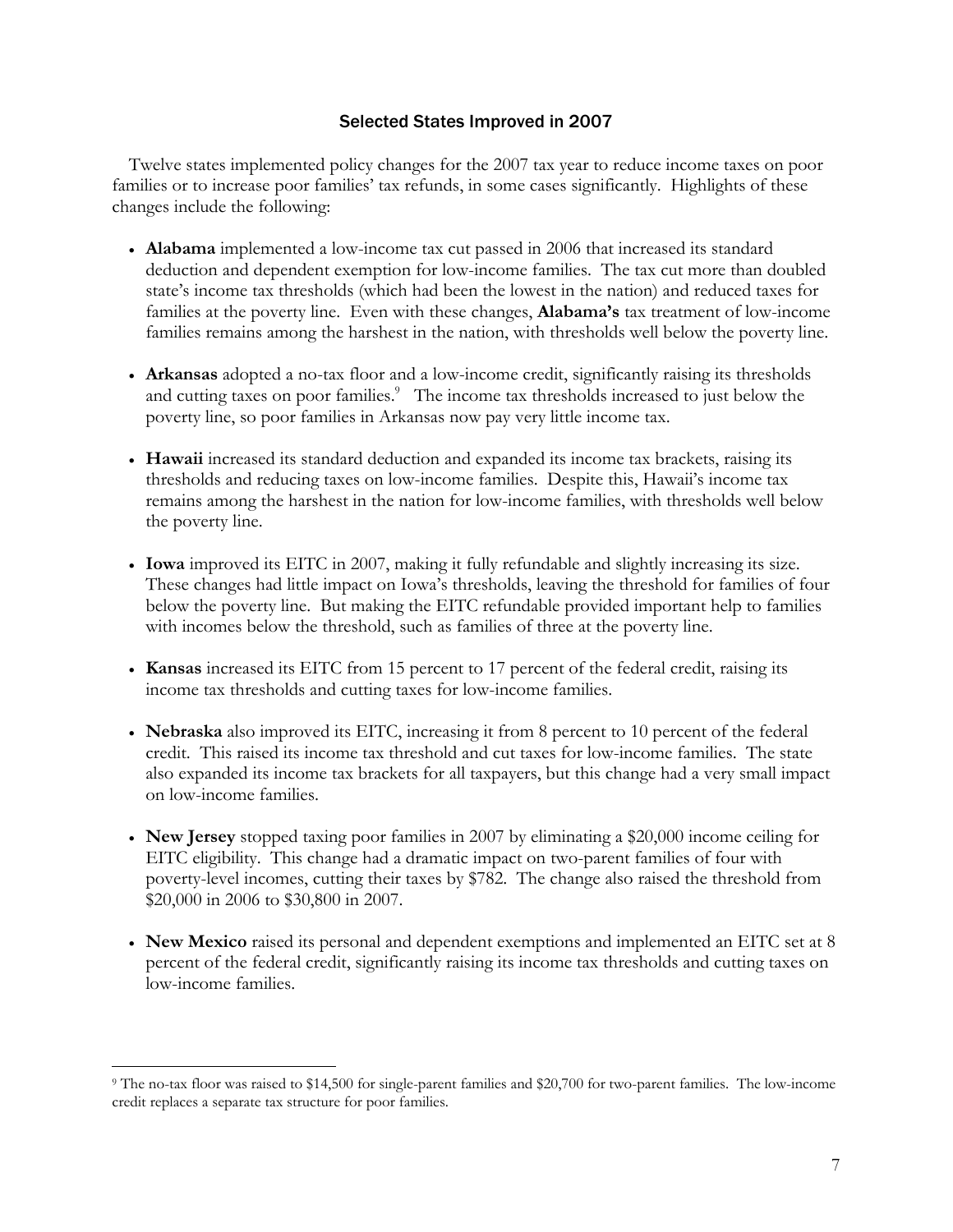• **West Virginia** implemented a low-income credit which reduced income tax on a family of four from \$406 in 2006 to \$258 in 2007.

### Other States Stood Still or Moved Backwards in 2007

Most states showed no improvement in 2007, and some even got worse. Overall, there was little change in the number of states taxing poor families.

#### *The Number of States That Tax Poor Families Changed Little Between 2006 and 2007*

- Eighteen states taxed poor two-parent families of four in 2007, one fewer than in 2006. **New Jersey** was removed from the list after eliminating a \$20,000 ceiling on its EITC.
- Fifteen states tax poor single-parent families of three in 2007, the same number that did so in 2006.
- In fourteen states, the income tax threshold declined relative to the poverty line for two-parent families of four, forcing families deeper in poverty or closer to being in poverty to pay income taxes. See Table 7. As noted below, the reason is that many states' tax systems are not indexed to keep up with inflation.

### *Poor Families' Taxes Increased in Several States*

The amount of tax levied on families with income at the poverty line, as shown in Table 6, rose in a number of states between 2006 and 2007.

- Of the 18 states that taxed poor families of four in 2007, nine levied a higher tax on these families in 2007 than they did in 2006, even after adjusting for inflation. Among these states, the median tax levied increased from \$174 to \$184, an inflation-adjusted increase of six percent.
- In some states, the increase was quite substantial. In Mississippi, poor families of four saw their inflation-adjusted tax liabilities increase by 56 percent. And families of four in North Carolina and Georgia saw their income taxes rise by 41 percent and 12 percent respectively.

### Why Some States' Income-Tax Treatment of the Poor Is Worsening

In the 14 states where income tax thresholds fell relative to the poverty line in 2007, and the 10 states where the tax levied on poor families grew more than inflation, it was not because of explicit policy changes. Rather, tax thresholds fell and tax bills rose because states failed to update their standard deductions, personal exemptions, and low-income credits to keep up with inflation.<sup>10</sup> For example, poor families of four in **North Carolina**, which does not adjust its standard deduction, personal exemption, or dependent exemption for inflation, saw their income tax levies jump from \$78 to \$114 in 2007. Had the state adjusted its exemptions and standard deduction for inflation, tax liabilities would have grown by only three dollars for these families.

 $\overline{a}$ <sup>10</sup> The poverty line increases each year to account for the higher cost of food, shelter, and other necessities.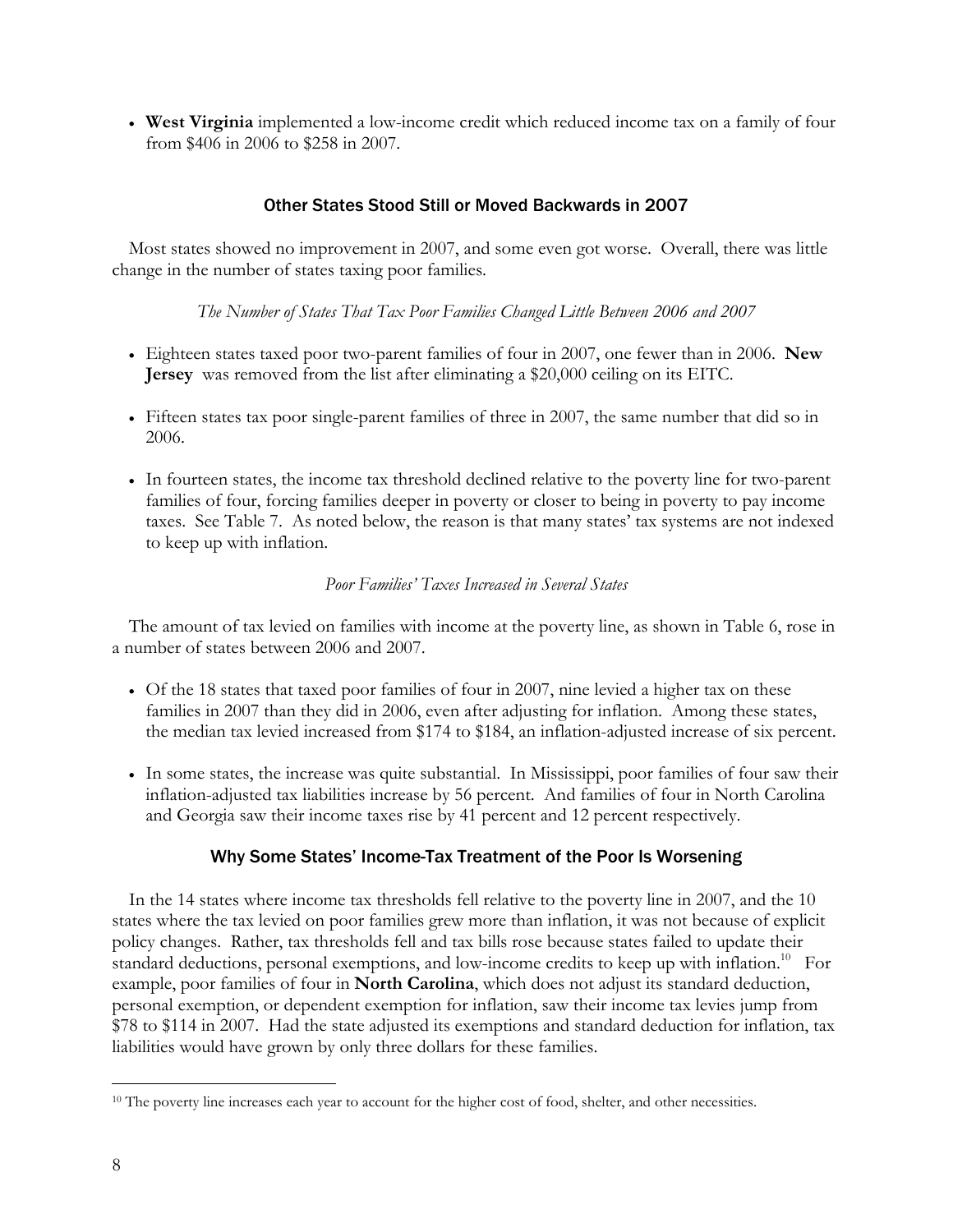#### Can States Afford to Exempt Poor Residents from the Income Tax?

Reducing or eliminating income taxes for low-income families carries with it a "cost" to the state budget, in the form of lost revenue. But even states that have a large number of poor families, and even states that rely heavily on the income tax for revenue, have found that they can reduce or eliminate such taxes at a reasonable cost to the state treasury.

- *Income Tax Thresholds in Poor States.* Reducing income taxes on poor families can be a greater challenge for states with low median incomes and higher poverty rates than it is for wealthier states, because poorer states generally have more low-income taxpayers and a smaller overall tax base to absorb the loss of revenue. Yet both high-income states and low-income states have been able to exempt poor families from the income tax. Of the 27 states that exempt poor single-parent families of three from income taxation, 14 have median household incomes below the U.S. median according to the U.S. Census Bureau. They include four of the nation's 10 poorest states, **Kentucky**, **New Mexico**, **Oklahoma,** and **South Carolina**.
- *Income Tax Thresholds in States that Rely Heavily on the Income Tax.* States that rely heavily on income taxes for revenue still can exempt poor families from taxation. Of the 10 states that Census Bureau figures indicate receive their largest share of state and local tax revenue from personal income taxes, seven — **California, Delaware**, **Maryland**, **Massachusetts**, **Minnesota**, **New York**, and **Virginia** — exempt poor families of three from the income tax.

This evidence suggests that *any* state can eliminate income taxes on low-income families. States that are facing budget shortfalls in 2009 – as many are – must weigh the cost against other demands on their budgets; some may deem it unaffordable to exempt low-income families from taxation this year. Nonetheless, even fiscally distressed states may be able to move in the right direction by enacting small improvements and/or phasing in the necessary changes over time.

### Most States Have Made Substantial Progress Since the Early 1990s, but Others Lag Severely Behind

### Overall, States' Income-Tax Treatment of the Poor Has Improved Greatly

Since the early 1990s, states generally have improved their income-tax treatment of working poor families. From 1991 to 2007, the number of states levying income tax on poor two-parent families of four decreased from 24 to 18. Over that same span, the average of state tax thresholds increased from 84 percent to 113 percent of the poverty line. And many of the 18 states that still tax poor families of four have reduced the taxes levied. From 1994 to 2007, the median tax levied fell by 35 percent, after adjusting for inflation. Tables 5, and 6, and 7 show these changes over time.

#### A Few States Tax the Incomes of the Poor More Heavily than in the Early 1990s

A smaller number of states stand out for their lack of progress between the early 1990s and 2007 in reducing income taxes on the poor.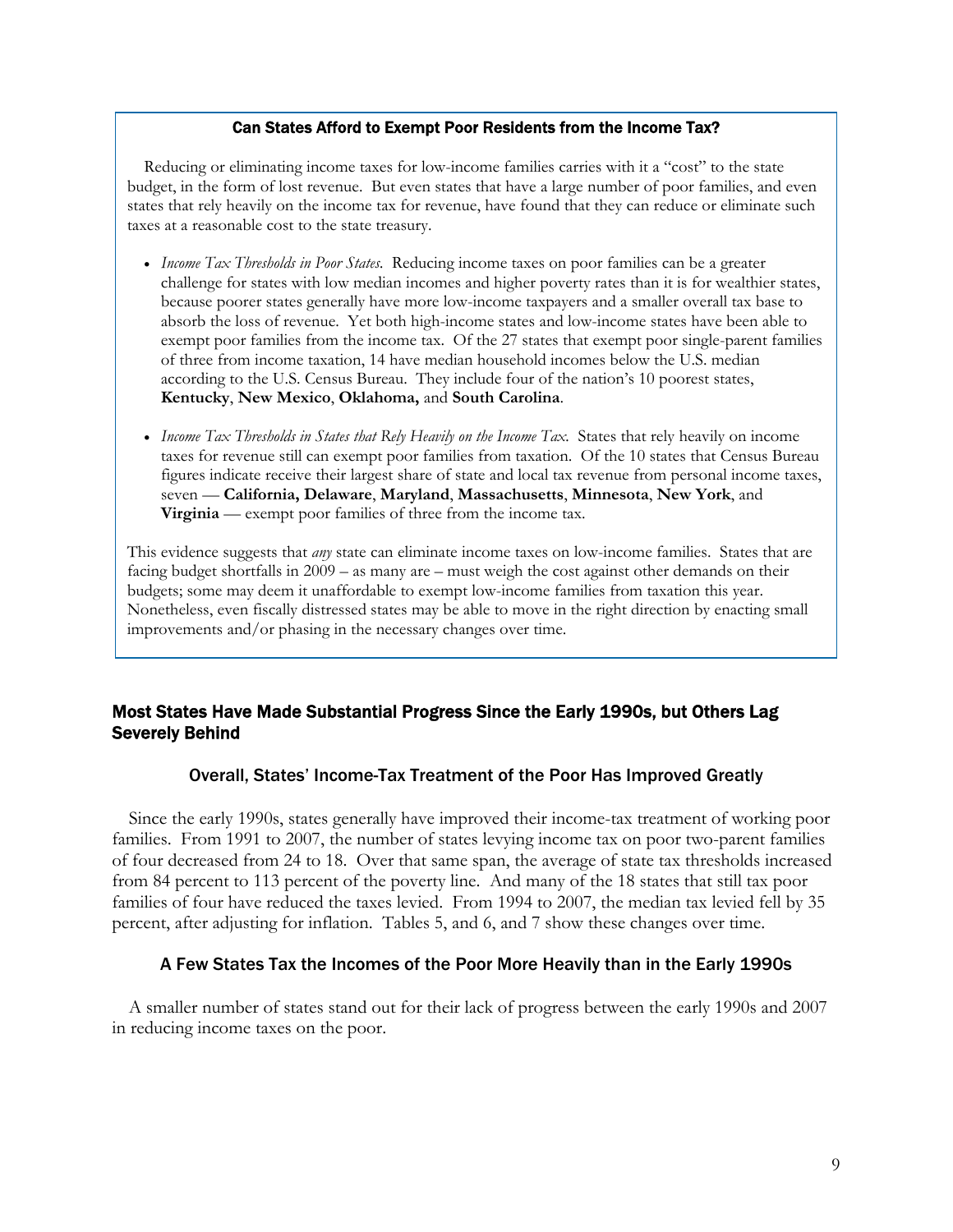- In **Alabama**, **Connecticut**, **Mississippi**, and **West Virginia**, the income tax threshold has fallen compared to the poverty line since 1991. In **Connecticut**, the threshold has fallen over that time from 173 percent to 114 percent of the poverty line.
- In five states **Georgia**, **Iowa, Louisiana**, **Mississippi,** and **Ohio** the income taxes on families of four with poverty-level incomes have risen since 1994 even after accounting for inflation. As Table 6 shows, the inflation-adjusted increase was 15 percent in **Georgia**, nine percent in **Ohio**, and 55 percent in **Louisiana**. In **Iowa**, such families' tax liability increased from zero to \$251, the highest dollar increase in any state. In each of these states, the reason for the tax increase is that personal exemptions, credits, or other features designed to protect the incomes of low-income families from taxation have eroded due to inflation.

### Emerging Trends in State Income Taxation of the Poor

### A Number of States Have Enacted Reforms That Take Effect After 2007

While state income-tax treatment of the poor generally showed only modest improvement between 2006 and 2007, a number of states have recently passed significant reforms due to take effect later.

Under current law, the following income-tax changes affecting low-income families will take effect in tax years 2008, 2009 and/or 2010:

- The **District of Columbia** has passed legislation to increase its EITC from 35 percent to 40 percent of the federal credit, effective for tax year 2008. In addition, the District will substantially increase the standard deduction and the personal exemption, tying both to inflation after 2008.
- **Indiana** passed legislation to increase its EITC from six percent to nine percent of the federal credit, effective in 2009. If that change had been in place in 2007, Indiana's income tax threshold for families of four would have risen from \$15,300 to \$18,800.
- **Louisiana** enacted an EITC worth 3.5 percent of the federal credit, effective in 2008. Had the credit been in effect in 2007, tax liability would have fallen by nearly \$160 for families of three and by nearly \$140 for families of four.
- **Maryland** passed legislation to increase its EITC from 20 percent to 25 percent of the federal credit and increased the personal exemption from \$2,400 to \$3,200. These changes will take affect in  $2008$ .<sup>11</sup>
- **Michigan** passed legislation creating an EITC worth 10 percent of the federal credit in 2008 and 20 percent of the credit beginning in 2009.

 $\overline{a}$ 11 As part of the same legislation, Maryland also removed a prohibition on families without qualifying children receiving its refundable EITC.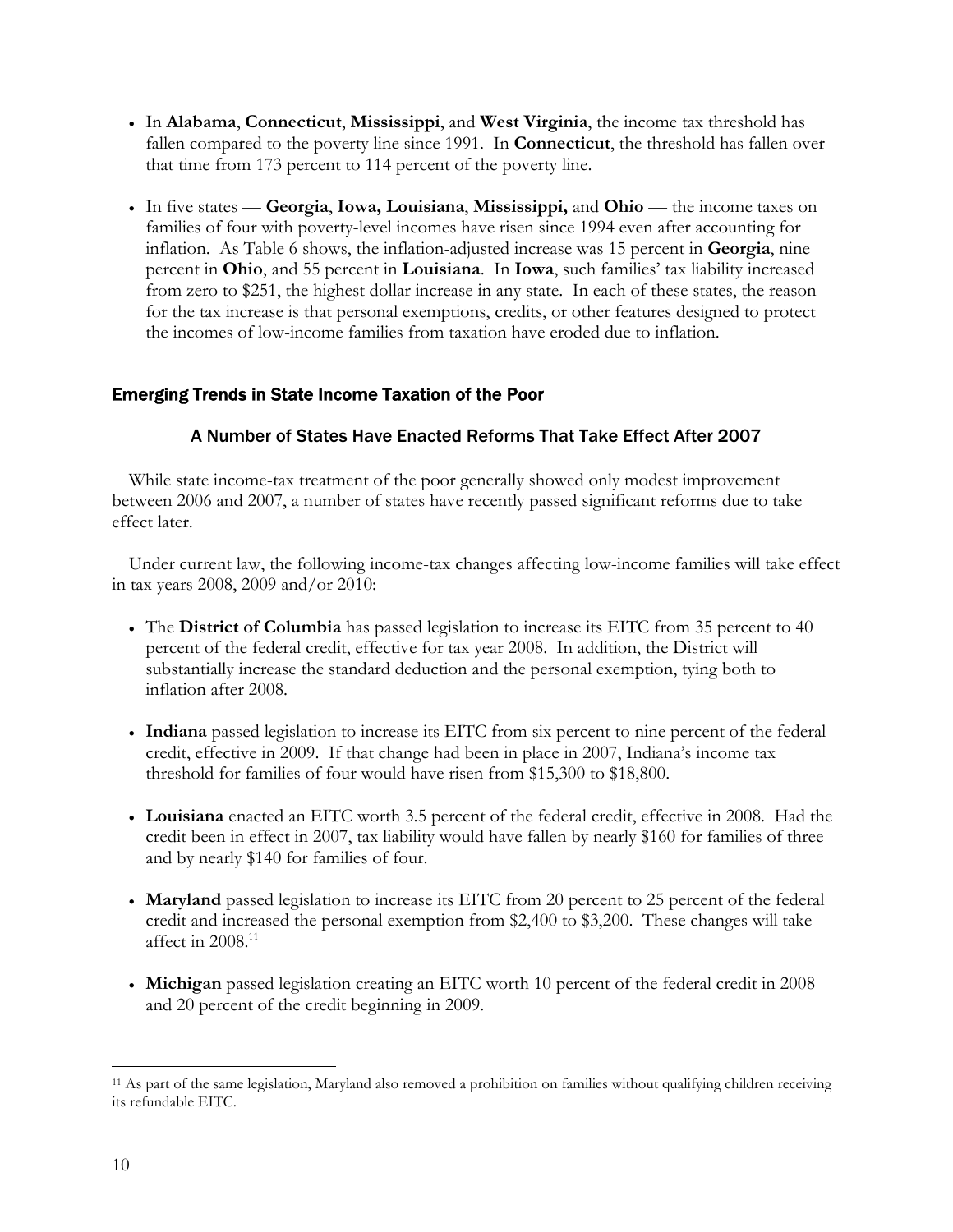- **New Jersey** passed legislation expanding its EITC to 22.5 percent of the federal credit in 2008 and 25 percent in 2009.
- In 2007, **North Carolina** passed an EITC valued at 3.5 percent of the federal credit, effective in 2008. During the 2008 legislative session, the credit was increased to 5 percent of the federal EITC.
- **Oklahoma** enacted legislation to gradually raise the standard deduction and reduce the tax rate on income over \$15,000 (which is the top bracket). By 2010, the standard deduction will match the federal standard deduction and the top rate will have dropped from 5.65 percent to 5.25 percent.
- **Oregon's** EITC will increase to 6 percent of the federal credit in 2008.As a result, the threshold for single-parent families will rise from \$15,000 to \$15,600, and from \$18,000 to \$18,500 for two-parent families.
- Finally, **West Virginia** enacted a low-income tax credit in 2006. The credit will take full affect in 2008 and will increase the income tax threshold from \$10,000 to \$20,700 for two-parent families of four.

### Some of the Worst State Income Tax Systems for Low-Income Families Will Not Improve

Most of the states that impose the heaviest tax burden on low-income families in 2007 will continue to do so under current law. If the changes described above were in place today, state income taxes would still impose a significant burden on families living in poverty. And many of the states that will see no improvement have seen none for years.

Tables 8A, 8B, 9A, and 9B show the income tax liability poor families would face if changes that have been enacted but not yet implemented were in effect for tax year 2007.

- If expected changes were in effect today, fifteen states would still tax the income of families of four at the poverty line, and 11 states would do so for families of three at the poverty line.
- The income tax thresholds for families of three would still be less than three-quarters of the poverty line in **Alabama**, **Hawaii**, and **Montana**. For families of four, the threshold would be less than the three-quarters of the poverty line in these three states plus **Georgia**, **Illinois**, and **Ohio**.
- Six states **Alabama**, **Hawaii**, **Illinois, Iowa**, **Montana**, and **Oregon**  would still charge families of four at the poverty line over \$200 in income tax. **Alabama** and **Hawaii** would also charge poor families of three more than \$300.
- In some cases expected improvements will not be enough. A number of the states that have recently passed low-income tax relief nonetheless will continue to levy high income taxes on low-income families. The reason is that these states' reforms either were not sufficient or were not sufficiently well targeted to poor families. **Alabama**, **Hawaii**, and **Oregon** will all continue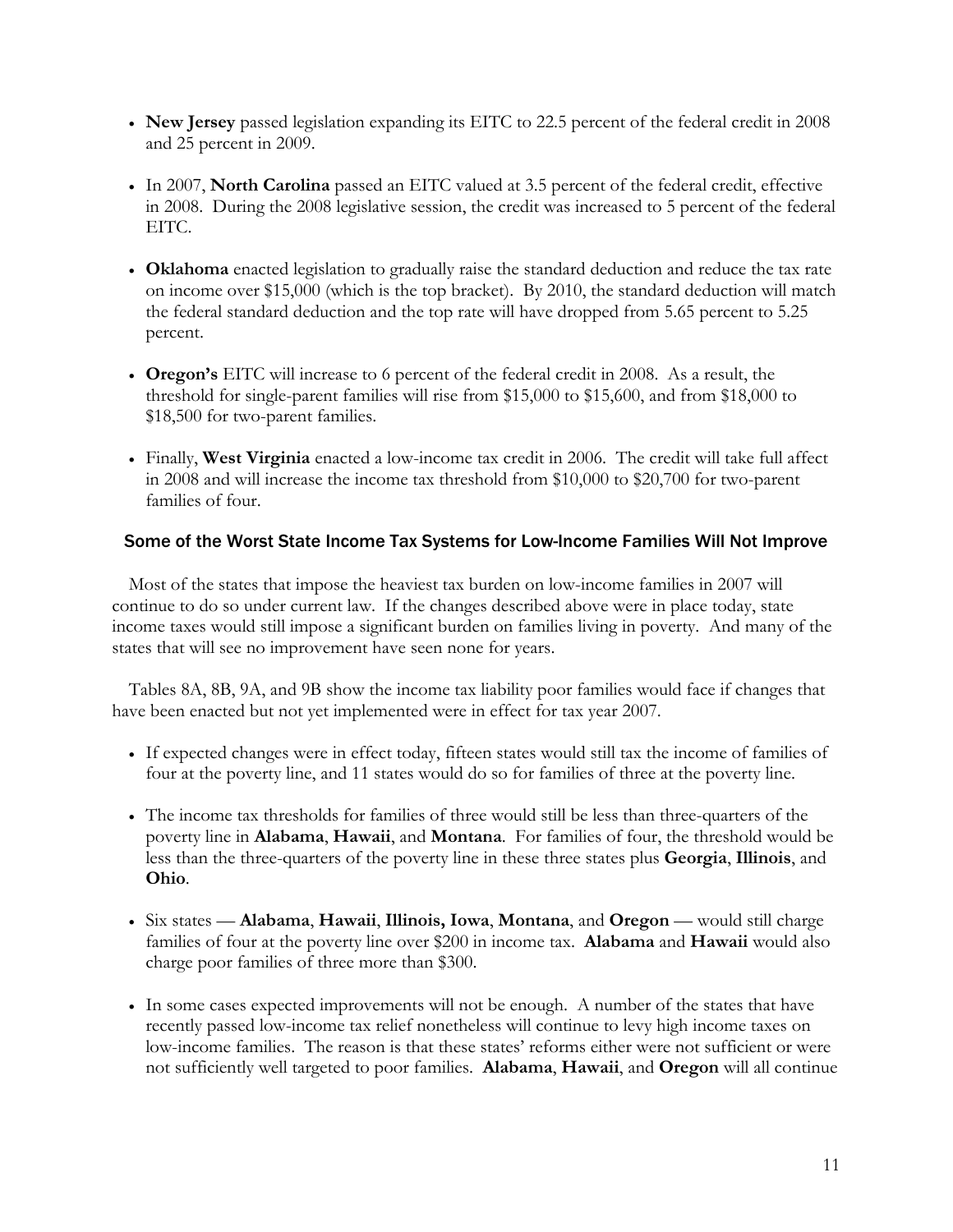to rank among the heaviest taxers of the income of the poor even after their enacted reforms are implemented.

### **Conclusion**

Too many states continue to tax the income of poor families — in some cases, extremely poor families. Improvements in selected states in 2007 were partially offset by backsliding in others. A number of states enacted or improved EITCs and increased standard deductions and personal exemptions. Yet, compared to 2006, the number of states taxing extremely poor families — those with incomes at three-quarters of the poverty line — increased from six to nine. The longer trend is brighter — income taxation of poor families has decreased since the early 1990's — but even over that period some states have increased taxes on families in poverty. There is a broad range of affordable mechanisms for exempting the poor from the income tax. As Hawaii Governor Linda Lingle said in 2006 when she proposed tax cuts for low-income families, "the bottom line is that we are collecting income taxes from people who simply can't afford to pay them." A number of states would do well to follow her lead.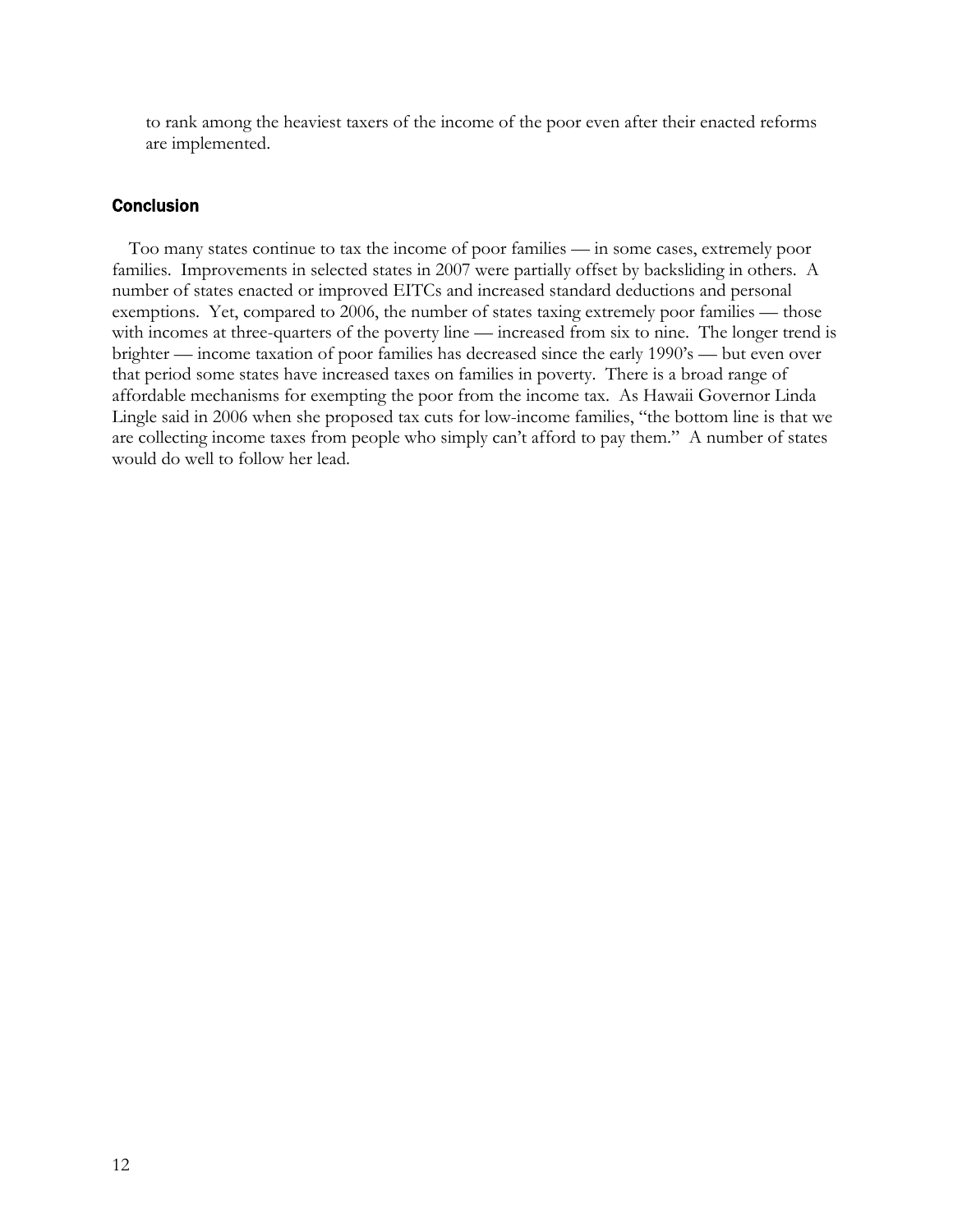| <b>Rank</b>    | <b>State</b>                     | <b>Threshold</b> |  |
|----------------|----------------------------------|------------------|--|
| 1              | Montana                          | \$9,600          |  |
| $\overline{c}$ | Alabama                          | 9,800            |  |
| $\overline{3}$ | West Virginia                    | 10,000           |  |
| $\overline{4}$ | Hawaii                           | 10,400           |  |
| 5              | Michigan                         | 11,400           |  |
| 6              | Louisiana                        | 12,300           |  |
| 7              | Georgia                          | 12,700           |  |
| 8              | Illinois                         | 13,900           |  |
| 8              | Missouri                         | 13,900           |  |
| 10             | Indiana                          | 14,300           |  |
| 11             | Ohio                             | 14,400           |  |
| 11             | Mississippi                      | 14,400           |  |
| 13             | Arkansas                         | 14,900           |  |
| 14             | Oregon                           | 15,000           |  |
| 15             | North Carolina                   | 15,300           |  |
|                | Poverty Line: \$16,530           |                  |  |
| 16             | Kentucky                         | 17,200           |  |
| 17             | Colorado                         | 18,100           |  |
| 17             | Idaho                            | 18,100           |  |
| 17             | Utah                             | 18,100           |  |
| 17             | Oklahoma                         | 18,100           |  |
| 21             | North Dakota                     | 18,500           |  |
| 21             | Iowa                             | 18,500           |  |
| 23             | Connecticut                      | 19,100           |  |
| 24             | Arizona                          | 20,100           |  |
| 25             | <b>Wisconsin</b>                 | 21,600           |  |
| 26             | Virginia                         | 21,800           |  |
| 27             | Maine                            | 23,700           |  |
| 28             | South Carolina                   | 24,100           |  |
| 29             | Massachusetts                    | 25,100           |  |
| 30             | Delaware                         | 25,400           |  |
| 31             | Pennsylvania                     | 25,500           |  |
| 32             | Nebraska                         | 25,700           |  |
| 33             | Kansas                           | 25,800           |  |
| 34             | District of Columbia             | 26,200           |  |
| 35             | New Jersey                       | 29,100           |  |
| 36             | Rhode Island                     | 29,600           |  |
| 37             | Maryland                         | 29,900           |  |
| 38             | Vermont                          | 30,900           |  |
| 39             | Minnesota                        | 31,000           |  |
| 40             | New Mexico                       | 31,400           |  |
| 41             | New York                         | 33,300           |  |
| 42             | California                       | 43,700           |  |
|                | <b>Average Threshold 2007</b>    | \$20,500         |  |
|                | <b>Amount Above Poverty Line</b> | \$3,970          |  |

Table 1A: State Income Tax Thresholds for Single Worker with Two Kids, 2007

Note: A threshold is the lowest income level at which a family has state income tax liability. In this table thresholds are rounded to the nearest \$100. The 2007 poverty line is a Census Bureau estimate based on the actual 2006 line adjusted for inflation. The threshold calculations include earned income tax credits, other general tax credits, exemptions, and standard deductions. Credits that are intended to offset the effects of taxes other than the income tax or that are not available to all low-income families are not taken into account. Source: Center on Budget and Policy Priorities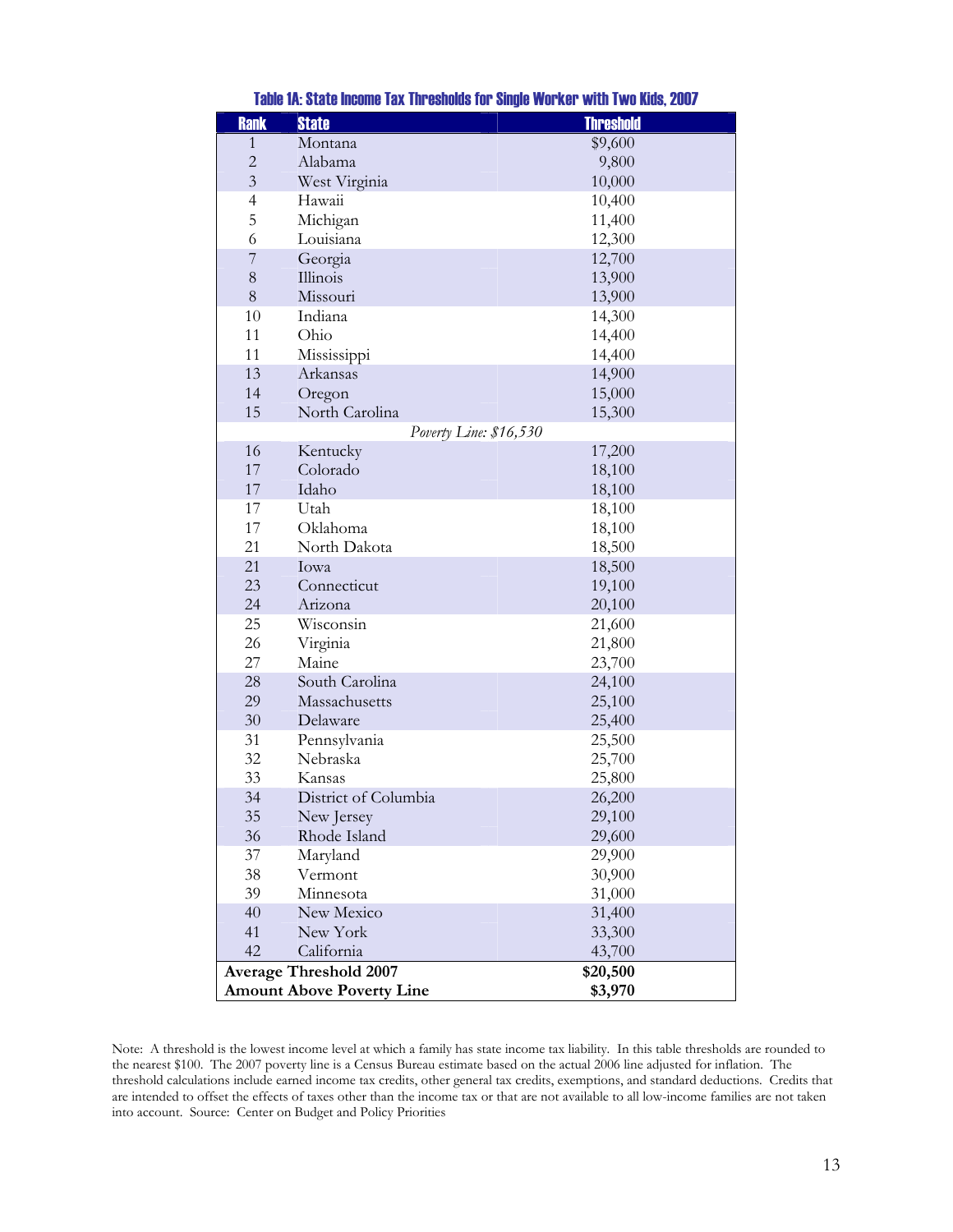| <b>Rank</b>    | <b>State</b>                     | <b>Threshold</b> |
|----------------|----------------------------------|------------------|
| 1              | West Virginia                    | \$10,000         |
| $\overline{2}$ | Montana                          | 11,600           |
| $\overline{3}$ | Alabama                          | 12,600           |
| $\overline{4}$ | Hawaii                           | 14,000           |
| 5              | Michigan                         | 14,800           |
| 6              | Indiana                          | 15,300           |
| 7              | Ohio                             | 15,800           |
| 8              | Illinois                         | 15,900           |
| 8              | Georgia                          | 15,900           |
| 10             | Missouri                         | 17,400           |
| 11             | Louisiana                        | 17,500           |
| 12             | Oregon                           | 18,000           |
| 13             | Iowa                             | 18,700           |
| 14             | North Carolina                   | 19,400           |
| 15             | Mississippi                      | 19,600           |
| 16             | Oklahoma                         | 20,500           |
| 17             | Kentucky                         | 20,700           |
| 17             | Arkansas                         | 20,700           |
|                | Poverty Line: \$21,203           |                  |
| 19             | Arizona                          | 23,600           |
| 20             | Connecticut                      | 24,100           |
| 21             | Colorado                         | 24,300           |
| 21             | Utah                             | 24,300           |
| 23             | Idaho                            | 24,400           |
| 24             | North Dakota                     | 24,800           |
| 24             | Virginia                         | 24,800           |
| 26             | Wisconsin                        | 26,000           |
| 27             | Maine                            | 27,000           |
| 28             | Massachusetts                    | 27,100           |
| 29             | District of Columbia             | 27,300           |
| 30             | Kansas                           | 27,600           |
| 31             | Delaware                         | 29,300           |
| 32             | Nebraska                         | 30,200           |
| 33             | South Carolina                   | 30,400           |
| 34             | New Jersey                       | 30,800           |
| 35             | Maryland                         | 32,000           |
| 35             | Pennsylvania                     | 32,000           |
| 37             | Rhode Island                     | 32,600           |
| 38             | Vermont                          | 34,400           |
| 39             | Minnesota                        | 34,500           |
| 40             | New Mexico                       | 35,900           |
| 41             | New York                         | 37,200           |
| 42             | California                       | 46,100           |
|                | <b>Average Threshold 2007</b>    | \$24,000         |
|                | <b>Amount Above Poverty Line</b> | \$2,797          |

Table 1B: State Income Tax Thresholds for Married Couple with Two Kids, 2007

Note: A threshold is the lowest income level at which a family has state income tax liability. In this table thresholds are rounded to the nearest \$100. The 2007 poverty line is a Census Bureau estimate based on the actual 2006 line adjusted for inflation. The threshold calculations include earned income tax credits, other general tax credits, exemptions, and standard deductions. Credits that are intended to offset the effects of taxes other than the income tax or that are not available to all low-income families are not taken into account. Source: Center on Budget and Policy Priorities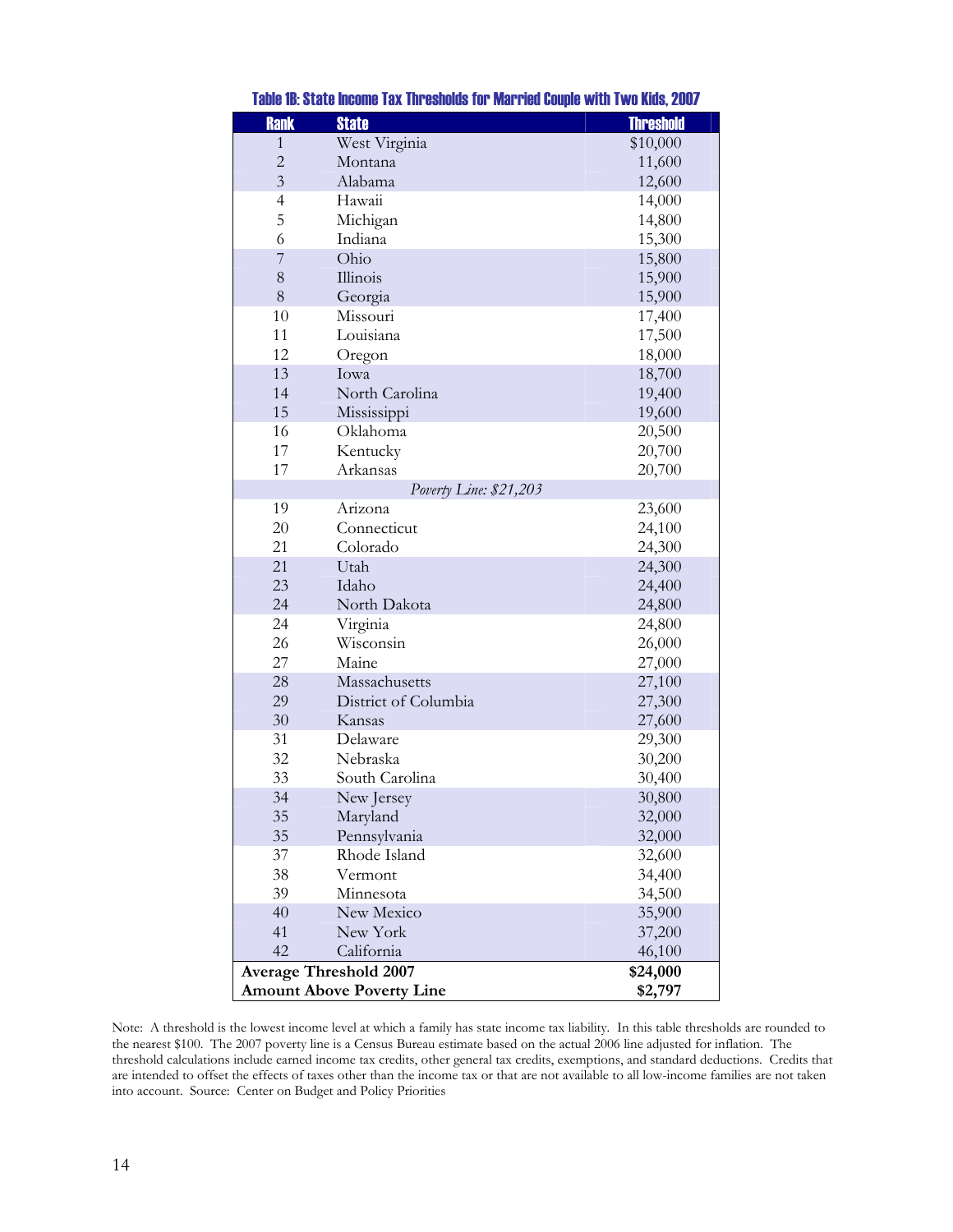| <b>Rank</b>    | <b>State</b>         | <b>Income</b> | <b>Tax</b>       |
|----------------|----------------------|---------------|------------------|
| $\mathbf{1}$   | Hawaii               | \$16,530      | \$316            |
| $\sqrt{2}$     | Alabama              | 16,530        | 303              |
| $\overline{3}$ | Michigan             | 16,530        | 206              |
| $\overline{4}$ | Arkansas             | 16,530        | 177              |
| 5              | Louisiana            | 16,530        | 170              |
| 6              | West Virginia        | 16,530        | 161              |
| $\overline{7}$ | Montana              | 16,530        | 146              |
| 8              | Georgia              | 16,530        | 117              |
| 9              | Oregon               | 16,530        | 116              |
| $10\,$         | Ohio                 | 16,530        | 94               |
| 11             | Illinois             | 16,530        | 92               |
| 12             | Indiana              | 16,530        | 89               |
| 13             | North Carolina       | 16,530        | 78               |
| 14             | Mississippi          | 16,530        | 64               |
| 15             | Missouri             | 16,530        | 54               |
| 16             | Arizona              | 16,530        | $\theta$         |
| 16             | California           | 16,530        | $\theta$         |
| 16             | Colorado             | 16,530        | $\theta$         |
| 16             | Connecticut          | 16,530        | $\overline{0}$   |
| 16             | Delaware             | 16,530        | $\overline{0}$   |
| 16             | Idaho                | 16,530        | $\theta$         |
| 16             | Kentucky             | 16,530        | $\theta$         |
| 16             | Maine                | 16,530        | $\theta$         |
| 16             | North Dakota         | 16,530        | $\theta$         |
| 16             | Pennsylvania         | 16,530        | $\boldsymbol{0}$ |
| 16             | South Carolina       | 16,530        | $\theta$         |
| 16             | Utah                 | 16,530        | $\theta$         |
| 16             | Virginia             | 16,530        | $\theta$         |
| 29             | Oklahoma             | 16,530        | (76)             |
| $30\,$         | Rhode Island         | 16,530        | (168)            |
| 31             | Iowa                 | 16,530        | (201)            |
| 32             | New Mexico           | 16,530        | (423)            |
| 33             | Wisconsin            | 16,530        | (445)            |
| 34             | Nebraska             | 16,530        | (448)            |
| 35             | Maryland             | 16,530        | (647)            |
| 36             | Kansas               | 16,530        | (655)            |
| 37             | Massachusetts        | 16,530        | (672)            |
| 38             | New Jersey           | 16,530        | (895)            |
| 39             | Minnesota            | 16,530        | (1,179)          |
| 40             | District of Columbia | 16,530        | (1,246)          |
| 41             | New York             | 16,530        | (1, 419)         |
| 42             | Vermont              | 16,530        | (1, 433)         |

Table 2A: State Income Tax at Poverty Line for Single-Parent Families of Three, 2007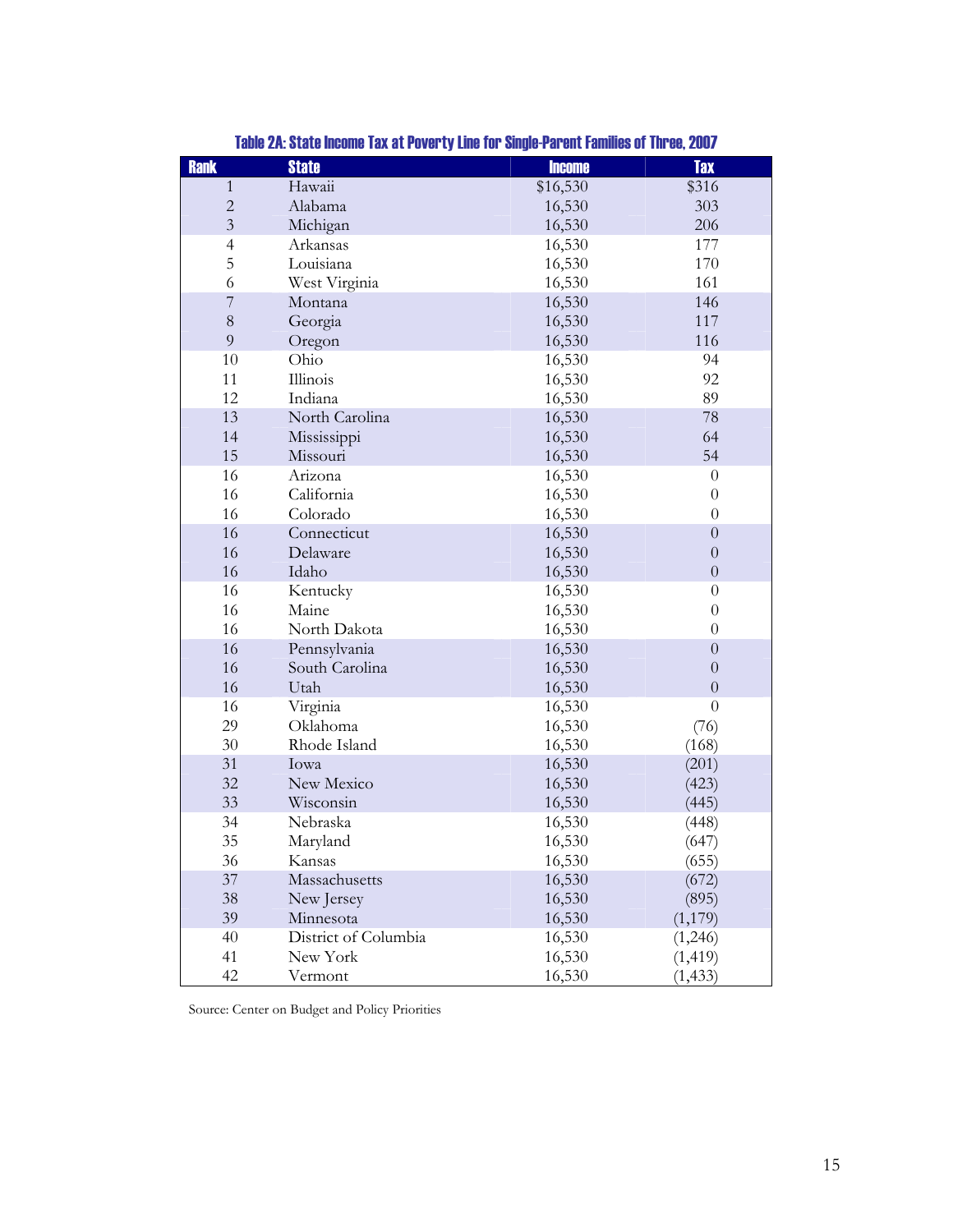| <b>Rank</b>    | <b>State</b>         | <b>Income</b> | <b>Tax</b>       |
|----------------|----------------------|---------------|------------------|
| $\mathbf{1}$   | Alabama              | \$21,203      | \$423            |
| $\overline{c}$ | Hawaii               | 21,203        | 409              |
| $\overline{3}$ | Oregon               | 21,203        | 325              |
| $\overline{4}$ | West Virginia        | 21,203        | 258              |
| 5              | Michigan             | 21,203        | 257              |
| 6              | Iowa                 | 21,203        | 251              |
| 7              | Indiana              | 21,203        | 248              |
| $\,$ $\,$      | Montana              | 21,203        | 217              |
| 9              | Illinois             | 21,203        | 201              |
| 10             | Georgia              | 21,203        | 184              |
| 11             | Louisiana            | 21,203        | 179              |
| 12             | Ohio                 | 21,203        | 161              |
| 13             | North Carolina       | 21,203        | 114              |
| 14             | Missouri             | 21,203        | 89               |
| 15             | Kentucky             | 21,203        | 85               |
| 16             | Arkansas             | 21,203        | 63               |
| 17             | Mississippi          | 21,203        | 48               |
| 18             | Oklahoma             | 21,203        | 41               |
| 19             | Arizona              | 21,203        | $\overline{0}$   |
| 19             | California           | 21,203        | $\overline{0}$   |
| 19             | Colorado             | 21,203        | $\boldsymbol{0}$ |
| 19             | Connecticut          | 21,203        | $\boldsymbol{0}$ |
| 19             | Delaware             | 21,203        | $\boldsymbol{0}$ |
| 19             | Idaho                | 21,203        | $\overline{0}$   |
| 19             | Maine                | 21,203        | $\boldsymbol{0}$ |
| 19             | North Dakota         | 21,203        | $\overline{0}$   |
| 19             | Pennsylvania         | 21,203        | $\overline{0}$   |
| 19             | South Carolina       | 21,203        | $\theta$         |
| 19             | Utah                 | 21,203        | $\boldsymbol{0}$ |
| 19             | Virginia             | 21,203        | $\overline{0}$   |
| 31             | Rhode Island         | 21,203        | (147)            |
| 32             | New Mexico           | 21,203        | (348)            |
| 33             | Nebraska             | 21,203        | (391)            |
| 34             | Wisconsin            | 21,203        | (398)            |
| 35             | Maryland             | 21,203        | (434)            |
| 36             | Kansas               | 21,203        | (446)            |
| 37             | Massachusetts        | 21,203        | (474)            |
| 38             | New Jersey           | 21,203        | (554)            |
| 39             | District of Columbia | 21,203        | (805)            |
| 40             | Vermont              | 21,203        | (1,251)          |
| 41             | New York             | 21,203        | (1, 471)         |
| 42             | Minnesota            | 21,203        | (1,651)          |

# Table 2B: State Income Tax at Poverty Line for Two-Parent Families of Four, 2007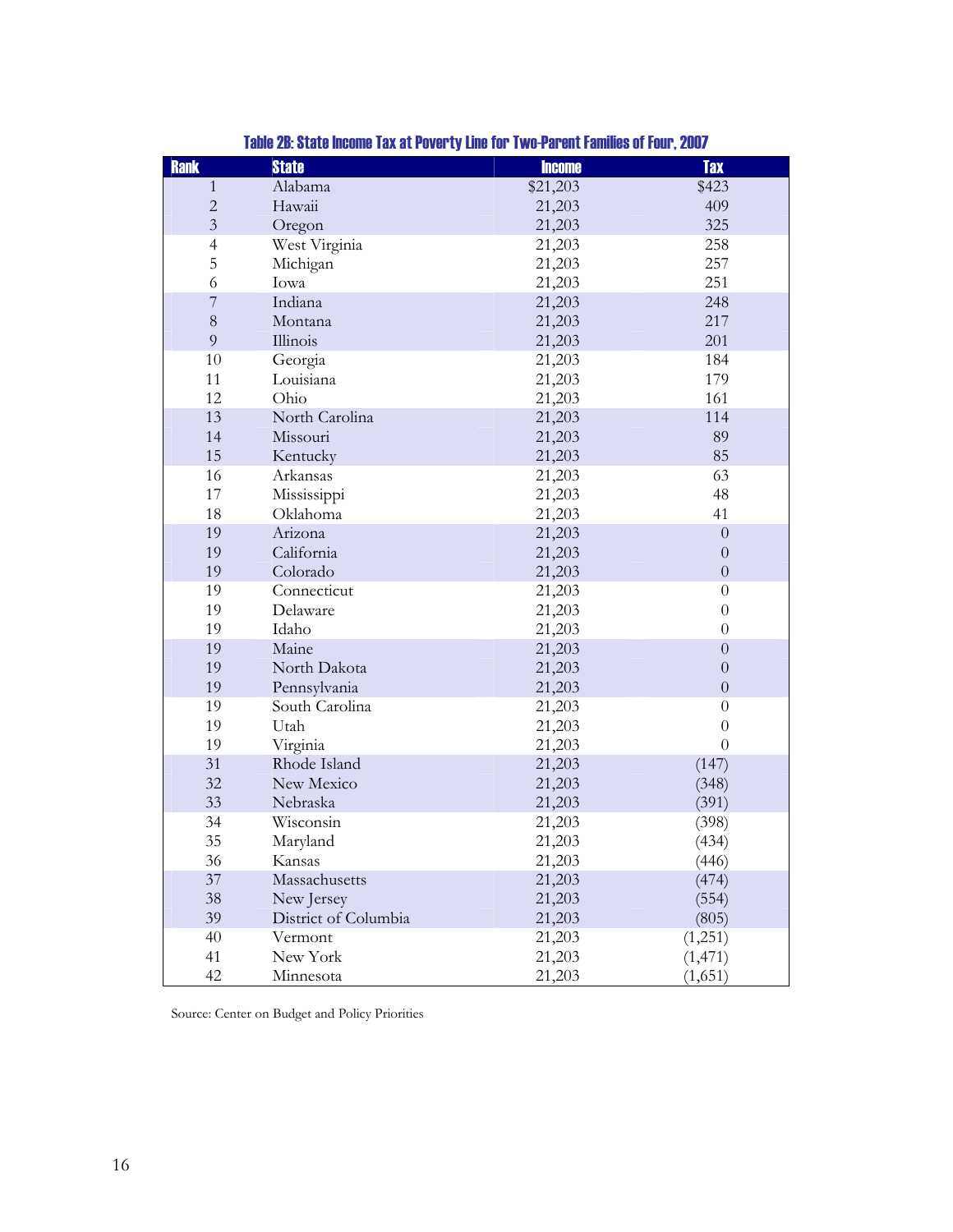| <b>Rank</b>    | <b>State</b>           | Income*  | <b>Tax</b>       |
|----------------|------------------------|----------|------------------|
| $\mathbf{1}$   | Hawaii**               | \$15,080 | \$236            |
| $\overline{c}$ | Michigan**             | 14,664   | 131              |
| $\overline{3}$ | Oregon <sup>**</sup>   | 16,224   | 92               |
| $\overline{4}$ | West Virginia          | 11,354   | $80\,$           |
| 5              | Alabama                | 11,354   | 56               |
| 6              | Montana**              | 12,792   | 41               |
| $\overline{7}$ | Illinois**             | 14,560   | 21               |
| $\,8\,$        | Arizona**              | 14,040   | $\theta$         |
| $\,8\,$        | Arkansas**             | 13,000   | $\boldsymbol{0}$ |
| $8\,$          | California**           | 15,600   | $\theta$         |
| $8\,$          | Colorado**             | 14,248   | $\theta$         |
| $\,$ 8 $\,$    | Connecticut**          | 15,912   | $\theta$         |
| 8              | Delaware**             | 13,832   | $\overline{0}$   |
| $\,$ $\,$      | Idaho                  | 11,354   | $\boldsymbol{0}$ |
| $\,8\,$        | Kentucky**             | 11,440   | $\boldsymbol{0}$ |
| $8\,$          | Maine**                | 14,170   | $\boldsymbol{0}$ |
| $\,$ 8 $\,$    | Mississippi            | 11,354   | $\theta$         |
| 8              | Missouri**             | 13,520   | $\boldsymbol{0}$ |
| $\,8\,$        | North Carolina**       | 12,792   | $\boldsymbol{0}$ |
| $8\,$          | North Dakota           | 11,354   | $\overline{0}$   |
| $\,8\,$        | Ohio**                 | 14,248   | $\overline{0}$   |
| $8\,$          | Pennsylvania**         | 13,936   | $\theta$         |
| $\,$ 8 $\,$    | South Carolina         | 11,354   | $\theta$         |
| $\,8\,$        | Utah                   | 11,354   | $\theta$         |
| $\,$ $\,$      | Virginia               | 11,354   | $\boldsymbol{0}$ |
| 8              | Louisiana              | 11,354   | $\overline{0}$   |
| 27             | Georgia                | 11,354   | (21)             |
| 28             | Indiana                | 11,354   | (91)             |
| 29             | Rhode Island**         | 15,392   | (177)            |
| 30             | Oklahoma               | 11,354   | (196)            |
| 31             | Iowa**                 | 12,350   | (330)            |
| 32             | New Mexico             | 11,354   | (454)            |
| 33             | Nebraska               | 11,354   | (455)            |
| 34             | Wisconsin**            | 13,520   | (644)            |
| 35             | Massachusetts**        | 15,600   | (700)            |
| 36             | Kansas                 | 11,354   | (774)            |
| $37\,$         | Maryland**             | 12,792   | (870)            |
| 38             | New Jersey**           | 14,872   | (943)            |
| 39             | Minnesota**            | 12,792   | (1,179)          |
| 40             | District of Columbia** | 14,560   | (1,408)          |
| 41             | Vermont**              | 15,662   | (1,490)          |
| 42             | New York**             | 14,872   | (1,520)          |

\* Income reflects full-time, year-round minimum wage earnings for one worker (52 weeks, 40 hours/week). \*\* These eighteen states had a minimum wage higher than the federal minimum wage in all or part of 2007. Source: Center on Budget and Policy Priorities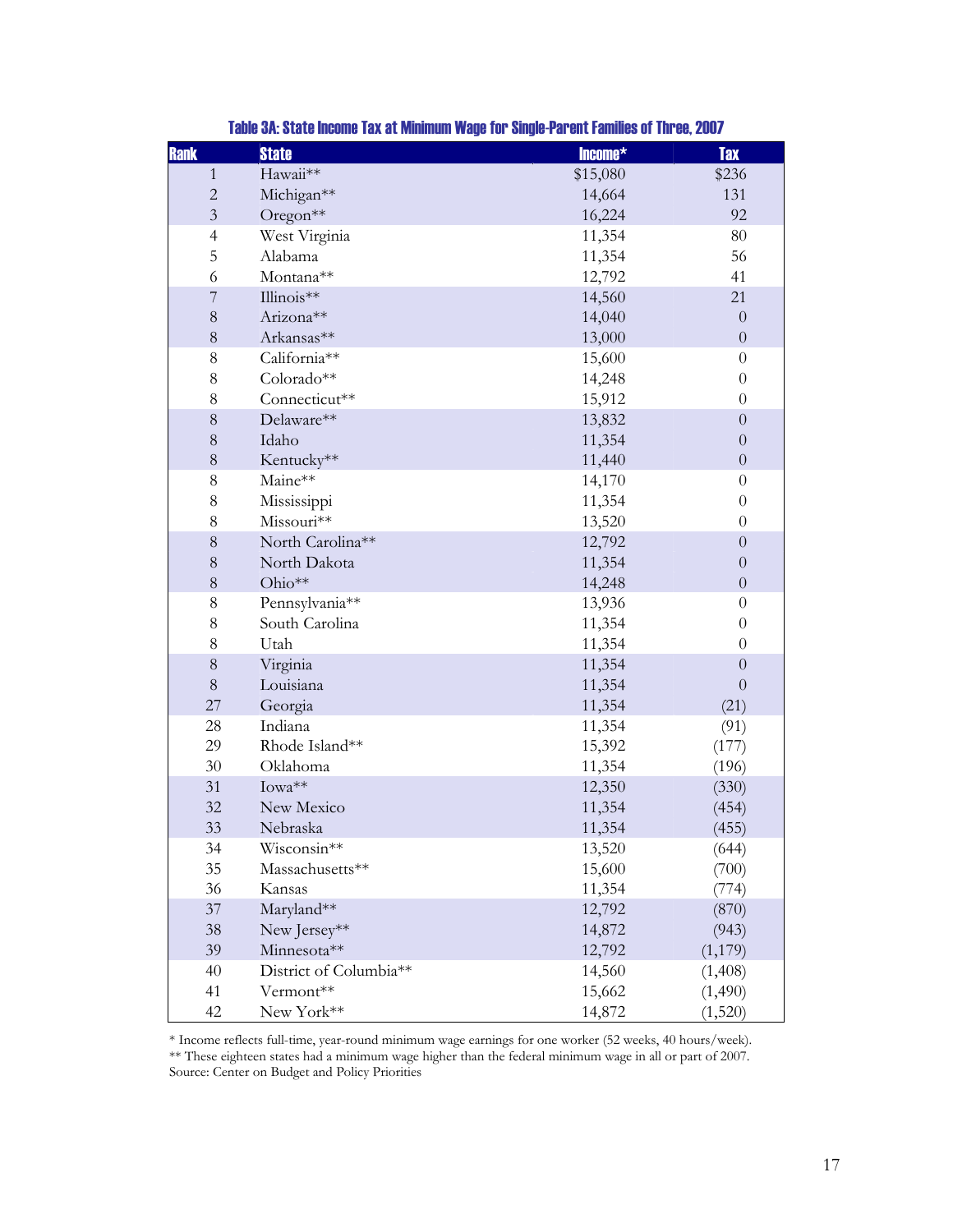| <b>Rank</b>              | <b>State</b>           | Income*  | <b>Tax</b>       |
|--------------------------|------------------------|----------|------------------|
| $\mathbf{1}$             | Hawaii**               | \$15,080 | \$95             |
| $\overline{c}$           | West Virginia          | 11,354   | 50               |
| $\mathfrak{Z}$           | Montana**              | 12,792   | 13               |
| $\overline{4}$           | Alabama                | 11,354   | $\theta$         |
| $\overline{4}$           | Arizona**              | 14,040   | $\boldsymbol{0}$ |
| 4                        | Arkansas**             | 13,000   | $\boldsymbol{0}$ |
| $\overline{4}$           | California**           | 15,600   | $\overline{0}$   |
| $\overline{\mathcal{A}}$ | Colorado**             | 14,248   | $\overline{0}$   |
| $\overline{\mathcal{A}}$ | Connecticut**          | 15,912   | $\boldsymbol{0}$ |
| $\overline{4}$           | Delaware**             | 13,832   | $\boldsymbol{0}$ |
| 4                        | Idaho                  | 11,354   | $\boldsymbol{0}$ |
| 4                        | Kentucky**             | 11,440   | $\boldsymbol{0}$ |
| $\overline{4}$           | Louisiana              | 11,354   | $\overline{0}$   |
| $\overline{4}$           | Maine**                | 14,170   | $\overline{0}$   |
| $\overline{4}$           | Michigan**             | 14,664   | $\overline{0}$   |
| $\overline{4}$           | Mississippi            | 11,354   | $\boldsymbol{0}$ |
| $\overline{4}$           | Missouri**             | 13,520   | $\theta$         |
| $\overline{4}$           | North Carolina**       | 12,792   | $\overline{0}$   |
| $\overline{4}$           | North Dakota           | 11,354   | $\boldsymbol{0}$ |
| $\overline{\mathcal{L}}$ | Ohio**                 | 14,248   | $\overline{0}$   |
| $\overline{4}$           | Pennsylvania**         | 13,936   | $\overline{0}$   |
| $\overline{4}$           | South Carolina         | 11,354   | $\theta$         |
| $\overline{4}$           | Utah                   | 11,354   | $\boldsymbol{0}$ |
| $\overline{4}$           | Virginia               | 11,354   | $\overline{0}$   |
| 25                       | Georgia                | 11,354   | (32)             |
| 26                       | Illinois**             | 14,560   | (39)             |
| 27                       | Indiana                | 11,354   | (125)            |
| 28                       | Oregon <sup>**</sup>   | 16,224   | (131)            |
| 29                       | Rhode Island**         | 15,392   | (177)            |
| 30                       | Oklahoma               | 11,354   | (228)            |
| 31                       | Iowa**                 | 12,350   | (330)            |
| 32                       | Nebraska               | 11,354   | (455)            |
| 33                       | New Mexico             | 11,354   | (474)            |
| 34                       | Wisconsin**            | 13,520   | (660)            |
| 35                       | Massachusetts**        | 15,600   | (707)            |
| 36                       | Kansas                 | 11,354   | (774)            |
| 37                       | Maryland**             | 12,792   | (940)            |
| 38                       | New Jersey**           | 14,872   | (943)            |
| 39                       | Minnesota**            | 12,792   | (1,179)          |
| 40                       | District of Columbia** | 14,560   | (1,408)          |
| 41                       | Vermont**              | 15,662   | (1,509)          |
| 42                       | New York**             | 14,872   | (1,615)          |

# Table 3B: State Income Tax at Minimum Wage for Two-Parent Families of Four, 2007

\* Income reflects full-time, year-round minimum wage earnings for one worker (52 weeks, 40 hours/week). \*\* These eighteen states had a minimum wage higher than the federal minimum wage in all or part of 2007. Source: Center on Budget and Policy Priorities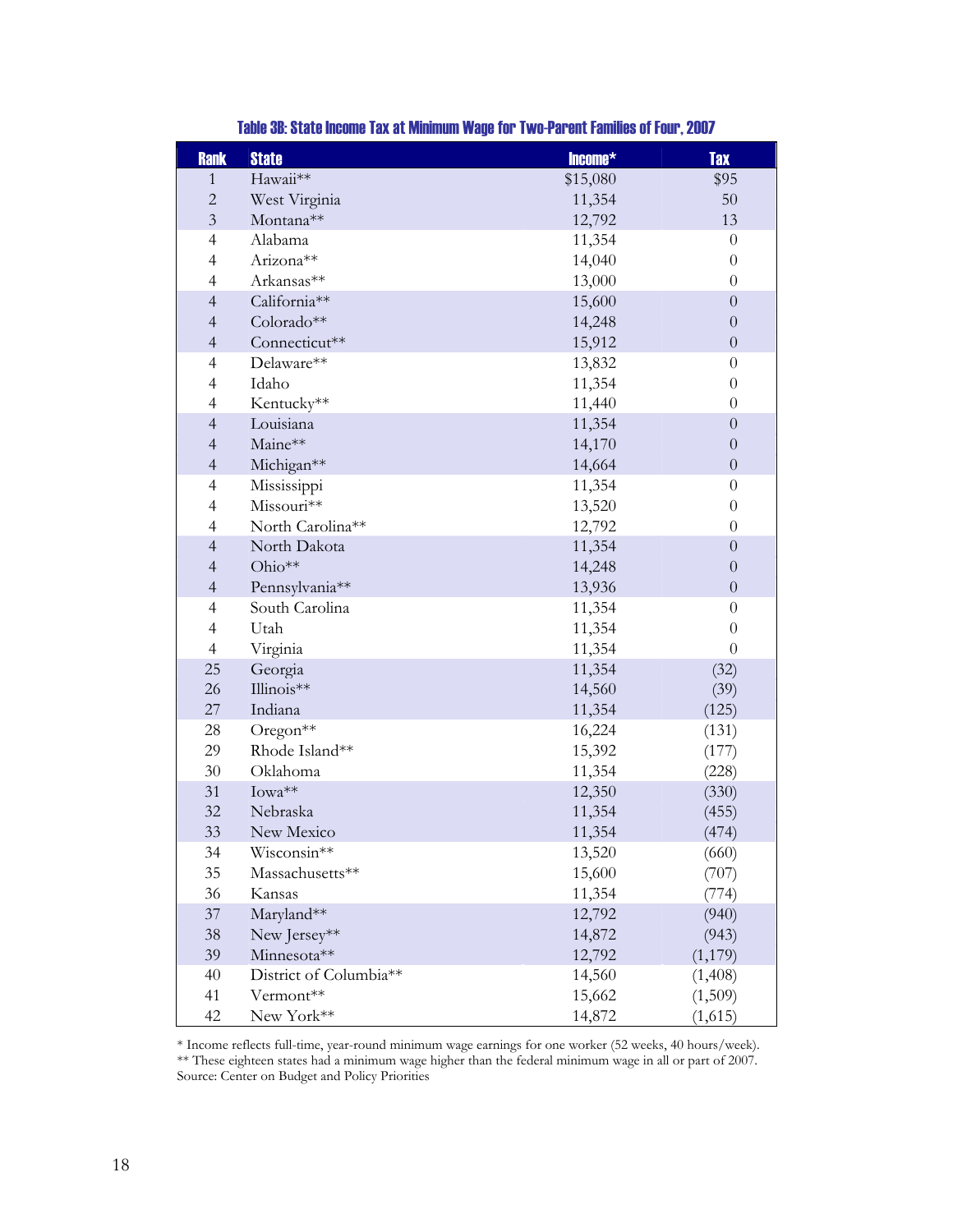| <b>Rank</b>    | <b>State</b>         | <b>Income</b> | <b>Tax</b>       |
|----------------|----------------------|---------------|------------------|
| $\mathbf{1}$   | Hawaii               | \$20,663      | \$576            |
| $\overline{c}$ | Alabama              | 20,663        | 563              |
| $\overline{3}$ | Oregon               | 20,663        | 523              |
| $\overline{4}$ | Arkansas             | 20,663        | 508              |
| 5              | Kentucky             | 20,663        | 503              |
| 6              | West Virginia        | 20,663        | 486              |
| $\overline{7}$ | Michigan             | 20,663        | 371              |
| 8              | Louisiana            | 20,663        | 330              |
| 9              | North Carolina       | 20,663        | 327              |
| 10             | Georgia              | 20,663        | 323              |
| 11             | Montana              | 20,663        | 296              |
| 12             | Indiana              | 20,663        | 282              |
| 13             | Illinois             | 20,663        | 260              |
| 14             | Iowa                 | 20,663        | 231              |
| 15             | Ohio                 | 20,663        | 210              |
| 16             | Missouri             | 20,663        | 208              |
| 17             | Mississippi          | 20,663        | 201              |
| 18             | Utah                 | 20,663        | 161              |
| 19             | Oklahoma             | 20,663        | 141              |
| 20             | Colorado             | 20,663        | 123              |
| 21             | Arizona              | 20,663        | 81               |
| 22             | North Dakota         | 20,663        | 55               |
| 23             | Idaho                | 20,663        | 45               |
| 24             | Connecticut          | 20,663        | 13               |
| 25             | California           | 20,663        | $\boldsymbol{0}$ |
| 25             | Delaware             | 20,663        | $\theta$         |
| 25             | Maine                | 20,663        | $\boldsymbol{0}$ |
| 25             | Pennsylvania         | 20,663        | $\theta$         |
| 25             | South Carolina       | 20,663        | $\theta$         |
| 25             | Virginia             | 20,663        | $\overline{0}$   |
| 31             | Wisconsin            | 20,663        | (88)             |
| 32             | Rhode Island         | 20,663        | (120)            |
| 33             | Nebraska             | 20,663        | (281)            |
| 34             | Maryland             | 20,663        | (281)            |
| 35             | New Mexico           | 20,663        | (318)            |
| 36             | Massachusetts        | 20,663        | (354)            |
| 37             | Kansas               | 20,663        | (362)            |
| 38             | New Jersey           | 20,663        | (487)            |
| 39             | District of Columbia | 20,663        | (731)            |
| 40             | Vermont              | 20,663        | (1,058)          |
| 41             | New York             | 20,663        | (1,281)          |
| 42             | Minnesota            | 20,663        | (1,509)          |

Table 4A: State Income Tax at 125% of Poverty Line for Single-Parent Families of Three, 2007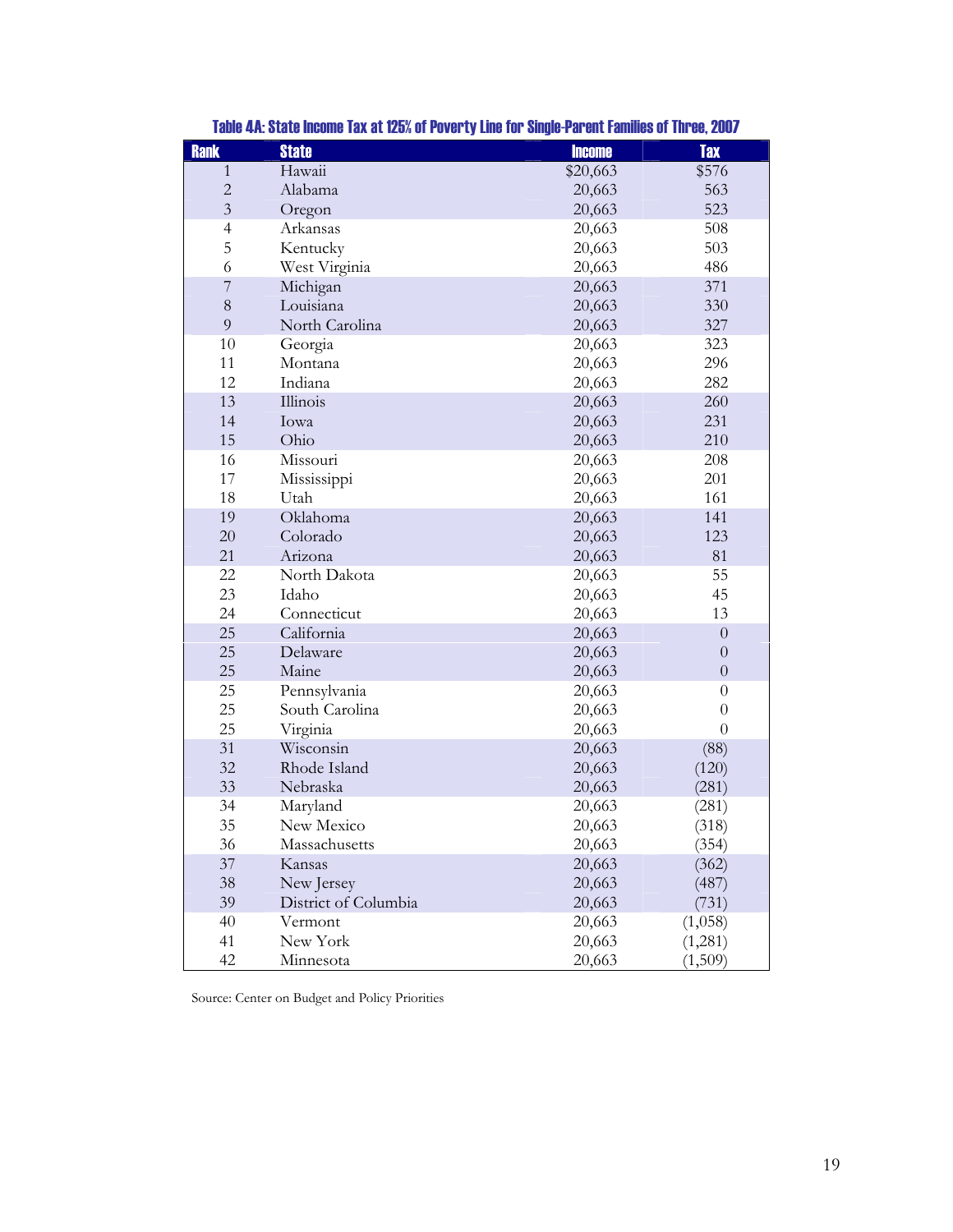| <b>Rank</b>    | <b>State</b>         | <b>Income</b> | <b>Tax</b>       |
|----------------|----------------------|---------------|------------------|
| 1              | Kentucky             | \$26,504      | \$923            |
| $\overline{c}$ | Oregon               | 26,504        | 858              |
| $\overline{3}$ | Alabama              | 26,504        | 783              |
| $\overline{4}$ | Arkansas             | 26,504        | 732              |
| 5              | Hawaii               | 26,504        | 701              |
| 6              | Iowa                 | 26,504        | 661              |
| $\overline{7}$ | West Virginia        | 26,504        | 642              |
| $8\,$          | Indiana              | 26,504        | 496              |
| 9              | Michigan             | 26,504        | 469              |
| 10             | Georgia              | 26,504        | 469              |
| 11             | Montana              | 26,504        | 442              |
| 12             | North Carolina       | 26,504        | 432              |
| 13             | Illinois             | 26,504        | 416              |
| 14             | Oklahoma             | 26,504        | 369              |
| 15             | Ohio                 | 26,504        | 338              |
| 16             | Missouri             | 26,504        | 327              |
| 17             | Louisiana            | 26,504        | 322              |
| 18             | Mississippi          | 26,504        | 226              |
| 19             | Utah                 | 26,504        | 179              |
| 20             | Arizona              | 26,504        | 178              |
| 21             | Virginia             | 26,504        | 157              |
| 22             | Colorado             | 26,504        | 104              |
| 23             | Wisconsin            | 26,504        | 53               |
| 24             | North Dakota         | 26,504        | 46               |
| 25             | Idaho                | 26,504        | 36               |
| 26             | Connecticut          | 26,504        | 19               |
| 27             | California           | 26,504        | $\boldsymbol{0}$ |
| 27             | Delaware             | 26,504        | $\theta$         |
| $27\,$         | Maine                | 26,504        | $\theta$         |
| 27             | Maryland             | 26,504        | $\theta$         |
| 27             | Pennsylvania         | 26,504        | $\overline{0}$   |
| 27             | South Carolina       | 26,504        | $\overline{0}$   |
| 33             | Massachusetts        | 26,504        | (44)             |
| 34             | Kansas               | 26,504        | (72)             |
| 35             | Rhode Island         | 26,504        | (82)             |
| 36             | District of Columbia | 26,504        | (96)             |
| 37             | Nebraska             | 26,504        | (208)            |
| 38             | New Mexico           | 26,504        | (223)            |
| 39             | New Jersey           | 26,504        | (252)            |
| 40             | Vermont              | 26,504        | (812)            |
| 41             | New York             | 26,504        | (1, 117)         |
| 42             | Minnesota            | 26,504        | (1, 237)         |

Table 4B: State Income Tax at 125% of Poverty Line for Two-Parent Families of Four, 2007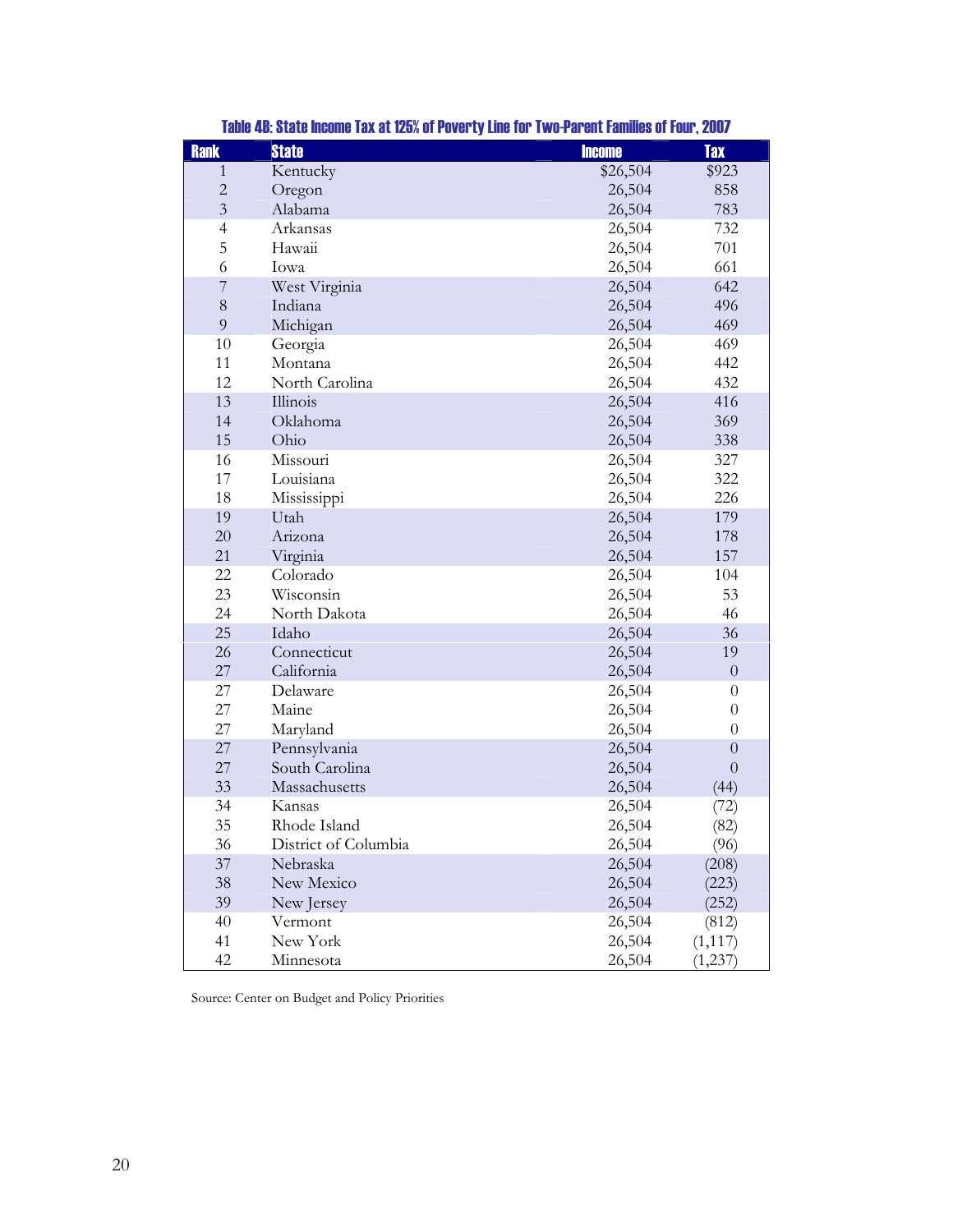| Table 5: Tax Threshold for a Family of Four, 1991-2007 |  |
|--------------------------------------------------------|--|
|--------------------------------------------------------|--|

| <b>State</b>                | 1991             | 1994             | 1997             | 2000             | 2003             | 2006             | 2007             | <b>Change</b>        | <b>Change</b>    |
|-----------------------------|------------------|------------------|------------------|------------------|------------------|------------------|------------------|----------------------|------------------|
|                             |                  |                  |                  |                  |                  |                  |                  | 1991-2007            | 2006-2007        |
| Alabama                     | \$4,600          | \$4,600          | \$4,600          | \$4,600          | \$4,600          | \$4,600          | \$12,600         | \$8,000              | \$8,000          |
| Arizona                     | 15,000           | 15,800           | 20,000           | 23,600           | 23,600           | 23,600           | 23,600           | \$8,600              | $\$0$<br>\$4,700 |
| Arkansas<br>California      | 10,700           | 10,700           | 10,700           | 15,600<br>36,800 | 15,500           | 16,000           | 20,700           | \$10,000             | \$1,400          |
| Colorado                    | 20,900<br>14,300 | 22,600<br>16,200 | 23,800<br>17,500 | 27,900           | 40,200<br>21,700 | 44,700<br>23,500 | 46,100<br>24,300 | \$25,200<br>\$10,000 | \$800            |
| Connecticut                 | 24,100           | 24,100           | 24,100           | 24,100           | 24,100           | 24,100           | 24,100           | \$0                  | \$0              |
| Delaware                    | 8,600            | 8,600            | 12,700           | 20,300           | 20,300           | 28,600           | 29,300           | \$20,700             | \$700            |
| District of Columbia        | 14,300           | 16,200           | 17,500           | 18,600           | 20,700           | 25,600           | 27,300           | \$13,000             | \$1,700          |
| Georgia                     | 9,000            | 11,100           | 13,100           | 15,300           | 15,900           | 15,900           | 15,900           | \$6,900              | \$0              |
| Hawaii                      | 6,300            | 6,300            | 6,100            | 11,000           | 11,500           | 11,500           | 14,000           | \$7,700              | \$2,500          |
| Idaho                       | 14,300           | 16,200           | 17,500           | 20,100           | 21,800           | 23,600           | 24,400           | \$10,100             | \$800            |
| Illinois                    | 4,000            | 4,000            | 4,000            | 14,000           | 15,000           | 15,600           | 15,900           | \$11,900             | \$300            |
| Indiana                     | 4,000            | 4,000            | 8,500            | 9,500            | 14,400           | 15,000           | 15,300           | \$11,300             | \$300            |
| Iowa                        | 9,000            | 15,300           | 16,500           | 17,400           | 17,900           | 18,300           | 18,700           | \$9,700              | \$400            |
| Kansas                      | 13,000           | 13,000           | 13,000           | 21,100           | 24,400           | 26,100           | 27,600           | \$14,600             | \$1,500          |
| Kentucky                    | 5,000            | 5,000            | 5,000            | 5,400            | 5,500            | 19,900           | 20,700           | \$15,700             | \$800            |
| Louisiana                   | 11,000           | 11,000           | 12,300           | 13,000           | 15,600           | 16,900           | 17,500           | \$6,500              | \$600            |
| Maine                       | 14,100           | 14,800           | 17,500           | 23,100           | 24,600           | 26,400           | 27,000           | \$12,900             | \$600            |
| Maryland                    | 15,800           | 19,400           | 22,900           | 25,200           | 28,500           | 31,000           | 32,000           | \$16,200             | \$1,000          |
| Massachusetts               | 12,000           | 12,000           | 17,400           | 20,600           | 24,000           | 26,200           | 27,100           | \$15,100             | \$900            |
| Michigan                    | 8,400            | 8,400            | 10,000           | 12,800           | 13,600           | 14,400           | 14,800           | \$6,400              | \$400            |
| Minnesota                   | 15,500           | 19,000           | 21,600           | 26,800           | 30,200           | 33,200           | 34,500           | \$19,000             | \$1,300          |
| Mississippi                 | 15,900           | 15,900           | 15,900           | 19,600           | 19,600           | 19,600           | 19,600           | \$3,700              | \$0              |
| Missouri                    | 8,900            | 9,700            | 10,200           | 14,100           | 16,200           | 17,000           | 17,400           | \$8,500              | \$400            |
| Montana                     | 6,600            | 7,200            | 8,800            | 9,500            | 10,100           | 11,300           | 11,600           | \$5,000              | \$300            |
| Nebraska                    | 14,300           | 16,200           | 17,900           | 18,900           | 21,700           | 25,600           | 30,200           | \$15,900             | \$4,600          |
| New Jersey                  | 5,000            | 7,500            | 7,500            | 20,000           | 20,000           | 20,000           | 30,800           | \$25,800             | \$10,800         |
| New Mexico                  | 14,300           | 16,300           | 17,500           | 21,000           | 22,000           | 30,800           | 35,900           | \$21,600             | \$5,100          |
| New York                    | 14,000           | 16,900           | 22,300           | 23,800           | 27,700           | 36,300           | 37,200           | \$23,200             | \$900            |
| North Carolina              | 13,000           | 13,000           | 17,000           | 17,000           | 18,000           | 19,400           | 19,400           | \$6,400              | \$0              |
| North Dakota                | 14,700           | 16,500           | 18,000           | 19,000           | 22,200           | 24,000           | 24,800           | \$10,100             | \$800            |
| Ohio                        | 10,500           | 10,500           | 12,000           | 12,700           | 12,900           | 15,600           | 15,800           | \$5,300              | \$200            |
| Oklahoma                    | 10,000           | 10,900           | 12,200           | 13,000           | 16,600           | 18,200           | 20,500           | \$10,500             | \$2,300          |
| Oregon                      | 10,100           | 10,900           | 14,000           | 14,800           | 16,000           | 17,500           | 18,000           | \$7,900              | \$500            |
| Pennsylvania                | 9,800            | 15,300           | 20,600           | 28,000           | 31,000           | 32,000           | 32,000           | \$22,200             | $\$0$            |
| Rhode Island                | 17,400           | 21,100           | 24,400           | 25,900           | 28,700           | 31,500           | 32,600           | \$15,200             | \$1,100          |
| South Carolina              | 14,300           | 16,800           | 20,200           | 21,400           | 23,200           | 26,800           | 30,400           | \$16,100             | \$3,600          |
| Utah                        | 12,200           | 13,600           | 14,900           | 15,800           | 21,700           | 23,500           | 24,300           | \$12,100             | \$800            |
| Vermont                     | 17,400           | 21,100           | 24,400           | 26,800           | 30,200           | 33,200           | 34,400           | \$17,000             | \$1,200          |
| Virginia                    | 8,200            | 8,200            | 8,200            | 17,100           | 18,400           | 24,200           | 24,800           | \$16,600             | \$600            |
| West Virginia               | 8,000            | 8,000            | 10,000           | 10,000           | 10,000           | 10,000           | 10,000           | \$2,000              | \$0              |
| Wisconsin                   | 14,400           | 16,400           | 17,000           | 20,700           | 23,000           | 25,000           | 26,000           | \$11,600             | \$1,000          |
| Average                     | \$11,736         | \$13,102         | \$14,983         | \$18,474         | \$20,067         | \$22,529         | \$24,026         | \$12,290             | \$1,498          |
| <b>Federal Poverty Line</b> | \$13,924         | \$15,141         | \$16,400         | \$17,603         | \$18,810         | \$20,615         | \$21,203         | \$7,279              | \$588            |
| Average as                  |                  |                  |                  |                  |                  |                  |                  |                      |                  |
| % Poverty Line              | 84%              | 87%              | 91%              | 105%             | 107%             | 109%             | 113%             | 29%                  | $4\%$            |
| <b>Number Above</b>         |                  |                  |                  |                  |                  |                  |                  |                      |                  |
| <b>Poverty Line</b>         | 18               | 19               | 21               | 23               | 24               | 23               | 24               | 6                    | $\mathbf{1}$     |
| <b>Number Below</b>         |                  |                  |                  |                  |                  |                  |                  |                      |                  |
| <b>Poverty Line</b>         | 24               | 23               | 21               | 19               | 18               | 19               | $18\,$           | $-6$                 | $-1$             |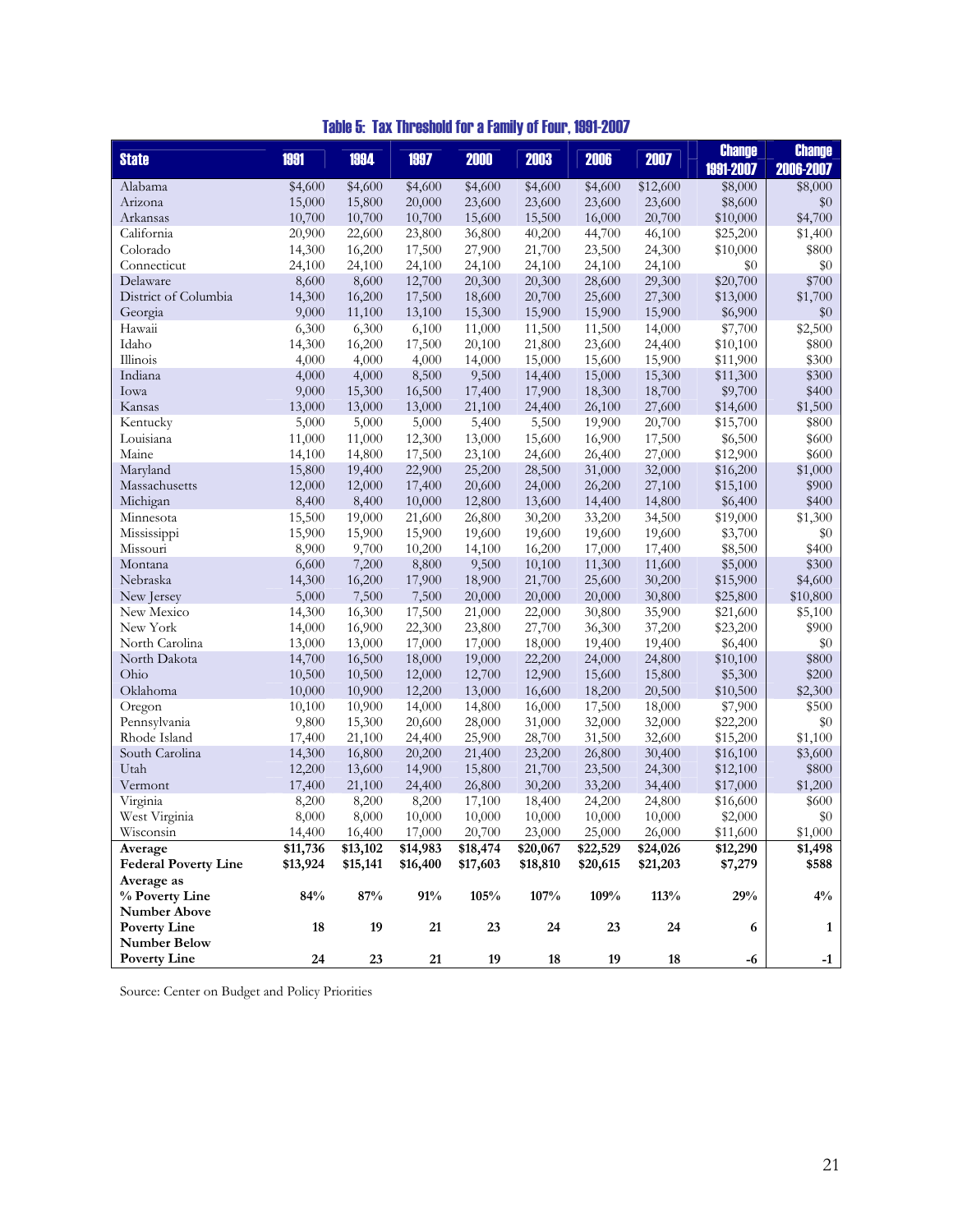| <b>State</b>   | 1994     | 2000           | 2006  | 2007  | <b>Change</b><br>2006-07 | <b>Percent change</b><br>after inflation<br>$2006 - 07*$ | <b>Change</b><br>1994-2007 | <b>Percent change after</b><br><b>Inflation</b><br>1994-2007* |
|----------------|----------|----------------|-------|-------|--------------------------|----------------------------------------------------------|----------------------------|---------------------------------------------------------------|
| Mississippi    | $\theta$ | $\overline{0}$ | 30    | 48    | 18                       | 56%                                                      | 48                         |                                                               |
| North Carolina | 128      | 37             | 78    | 114   | 36                       | 41%                                                      | (15)                       | $-36%$                                                        |
| Georgia        | 116      | 55             | 160   | 184   | 24                       | 12%                                                      | 68                         | 15%                                                           |
| Missouri       | 147      | 80             | 83    | 89    | 6                        | $4\%$                                                    | (59)                       | $-56%$                                                        |
| Iowa           | $\theta$ | 23             | 236   | 251   | 15                       | 3%                                                       | 251                        |                                                               |
| Michigan       | 301      | 202            | 242   | 257   | 15                       | 3%                                                       | (44)                       | $-38%$                                                        |
| Louisiana      | 83       | 133            | 169   | 179   | 10                       | 3%                                                       | 96                         | $55\%$                                                        |
| Illinois       | 334      | 145            | 192   | 201   | 9                        | $2\%$                                                    | (133)                      | $-57%$                                                        |
| Indiana        | 379      | 360            | 239   | 248   | 9                        | $1\%$                                                    | (131)                      | $-53%$                                                        |
| Kentucky       | 499      | 575            | 82    | 85    | 3                        | $0\%$                                                    | (414)                      | $-88%$                                                        |
| Montana        | 211      | 233            | 211   | 217   | 6                        | $0\%$                                                    | 6                          | $-26%$                                                        |
| Oregon         | 331      | 278            | 319   | 325   | 6                        | $-1\%$                                                   | (6)                        | $-29%$                                                        |
| Ohio           | 107      | 113            | 159   | 161   | $\overline{2}$           | $-1\%$                                                   | 54                         | 9%                                                            |
| Hawaii         | 406      | 420            | 546   | 409   | (137)                    | $-27%$                                                   | $\mathfrak{Z}$             | $-27%$                                                        |
| Alabama        | 348      | 443            | 573   | 423   | (151)                    | $-28%$                                                   | 75                         | $-12%$                                                        |
| West Virginia  | 215      | 290            | 406   | 258   | (148)                    | $-38%$                                                   | 43                         | $-13%$                                                        |
| Oklahoma       | 139      | 232            | 139   | 41    | (98)                     | $-72%$                                                   | (98)                       | $-79%$                                                        |
| Arkansas       | 214      | 311            | 427   | 63    | (364)                    | $-86%$                                                   | (151)                      | $-79%$                                                        |
| Average        | \$220    | \$218          | \$238 | \$197 | $(*41)$                  | $-20%$                                                   | $(\$23)$                   | $-35%$                                                        |

#### Table 6: State Income Tax at the Poverty Line for Families of Four, 1994-2007 In States with Below-Poverty Thresholds in 2007

Notes: Dollar amounts shown are nominal amounts.

\* "Percent change after inflation" shows the percentage change adjusted for the 2.8 percent increase in the cost of living from 2006 and 2007 and the 38 percent increase in the cost of living from 1994 to 2006, as measured by the Consumer Price Index.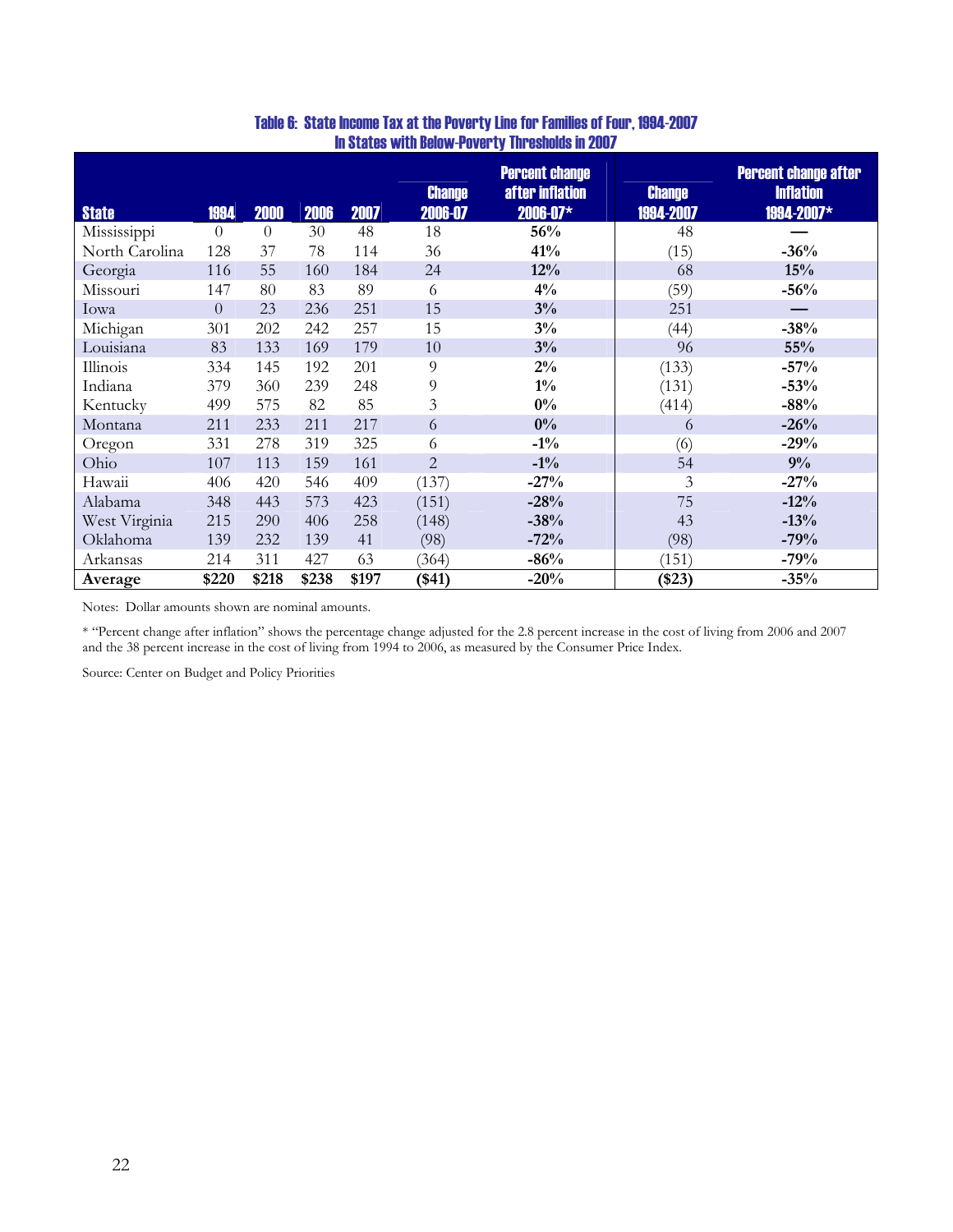|                      |         |         |         |        |         | % Point Change | % Point Change   |
|----------------------|---------|---------|---------|--------|---------|----------------|------------------|
| <b>State</b>         | 1991    | 1996    | 2001    | 2006   | 2007    | 1991-2007      | 2006-2007        |
| Alabama              | 33%     | 29%     | $25\%$  | $22\%$ | 59%     | $-11\%$        | 37%              |
| Arizona              | 108%    | 125%    | 130%    | 114%   | 111%    | $7\%$          | $-3\%$           |
| Arkansas             | $77\%$  | 67%     | $86\%$  | 78%    | 98%     | $1\%$          | 20%              |
| California           | 150%    | 146%    | 214%    | 217%   | 217%    | $67\%$         | $1\%$            |
| Colorado             | 103%    | 105%    | 159%    | 114%   | 115%    | $11\%$         | $1\%$            |
| Connecticut          | 173%    | 150%    | 133%    | 117%   | 114%    | $-56%$         | $-3\%$           |
| Delaware             | 62%     | 78%     | 112%    | 139%   | 138%    | $77\%$         | $-1\%$           |
| District of Columbia | 103%    | 105%    | 108%    | 124%   | 129%    | $21\%$         | $5\%$            |
| Georgia              | 65%     | 69%     | 85%     | $77\%$ | 75%     | 12%            | $-2\%$           |
| Hawaii               | 45%     | 38%     | $62\%$  | 56%    | 66%     | $11\%$         | $10\%$           |
| Idaho                | 103%    | 105%    | $115\%$ | 114%   | 115%    | 12%            | $1\%$            |
| Illinois             | 29%     | 25%     | 79%     | 76%    | 75%     | 47%            | $-1\%$           |
| Indiana              | 29%     | 25%     | 52%     | 73%    | 72%     | 44%            | $-1\%$           |
| Iowa                 | 65%     | 102%    | 97%     | 89%    | 88%     | 24%            | $-1\%$           |
| Kansas               | 93%     | $81\%$  | 119%    | 127%   | 130%    | 33%            | $4\%$            |
| Kentucky             | 36%     | $31\%$  | 30%     | 97%    | 98%     | $61\%$         | $1\%$            |
| Louisiana            | 79%     | 77%     | $74\%$  | 82%    | 83%     | $3\%$          | $1\%$            |
| Maine                | $101\%$ | $95\%$  | $130\%$ | 128%   | 127%    | 27%            | $-1\%$           |
| Maryland             | 113%    | 139%    | 145%    | 150%   | $151\%$ | 37%            | $1\%$            |
| Massachusetts        | 86%     | $97\%$  | 125%    | 127%   | 128%    | 41%            | $1\%$            |
| Michigan             | $60\%$  | 60%     | 71%     | 70%    | 70%     | 10%            | $0\%$            |
| Minnesota            | 111%    | 130%    | 153%    | 161%   | 163%    | 50%            | $2\%$            |
| Mississippi          | 114%    | 99%     | 108%    | 95%    | 92%     | $-19%$         | $-3\%$           |
| Missouri             | 64%     | 62%     | 79%     | 82%    | 82%     | 19%            | $\overline{0\%}$ |
| Montana              | 47%     | 54%     | $54\%$  | $55\%$ | 55%     | $7\frac{0}{6}$ | $0\%$            |
| Nebraska             | 103%    | 105%    | 108%    | 124%   | 142%    | 21%            | 18%              |
| New Jersey           | 36%     | 47%     | 110%    | 97%    | 145%    | 61%            | 48%              |
| New Mexico           | 103%    | 105%    | $118\%$ | 149%   | 169%    | 47%            | 20%              |
| New York             | 101%    | 135%    | 138%    | 176%   | 175%    | 76%            | $-1\%$           |
| North Carolina       | 93%     | $106\%$ | 94%     | $94\%$ | $91\%$  | $1\%$          | $-3\%$           |
| North Dakota         | 106%    | 109%    | 109%    | 116%   | 117%    | $11\%$         | $1\%$            |
| Ohio                 | 75%     | 72%     | 69%     | 76%    | 75%     | $0\%$          | $-1\%$           |
| Oklahoma             | 72%     | 74%     | $74\%$  | 88%    | $97\%$  | $16\%$         | $8\%$            |
| Oregon               | 73%     | 71%     | 83%     | 85%    | $85\%$  | $12\%$         | $0\%$            |
| Pennsylvania         | 70%     | 95%     | 166%    | 155%   | 151%    | $85\%$         | $-4\%$           |
| Rhode Island         | 125%    | 148%    | 148%    | 153%   | 154%    | 28%            | $1\%$            |
| South Carolina       | 103%    | 117%    | 122%    | 130%   | 143%    | 27%            | $13\%$           |
| Utah                 | 88%     | 90%     | 90%     | 114%   | $115\%$ | 26%            | $1\%$            |
| Vermont              | 125%    | 148%    | 152%    | 161%   | 162%    | 36%            | $1\%$            |
| Virginia             | 59%     | $51\%$  | 98%     | 117%   | 117%    | 58%            | $0\%$            |
| West Virginia        | 57%     | 62%     | $55\%$  | 49%    | 47%     | $-9%$          | $-1\%$           |
| Wisconsin            | 103%    | 104%    | 119%    | 121%   | 123%    | 18%            | $1\%$            |
| Average              | 84%     | 89%     | 105%    | 109%   | 113%    | 25%            | $4\%$            |

## Table 7: Tax Threshold as a Percent of the Federal Poverty Line for a Family of Four, 1991-2007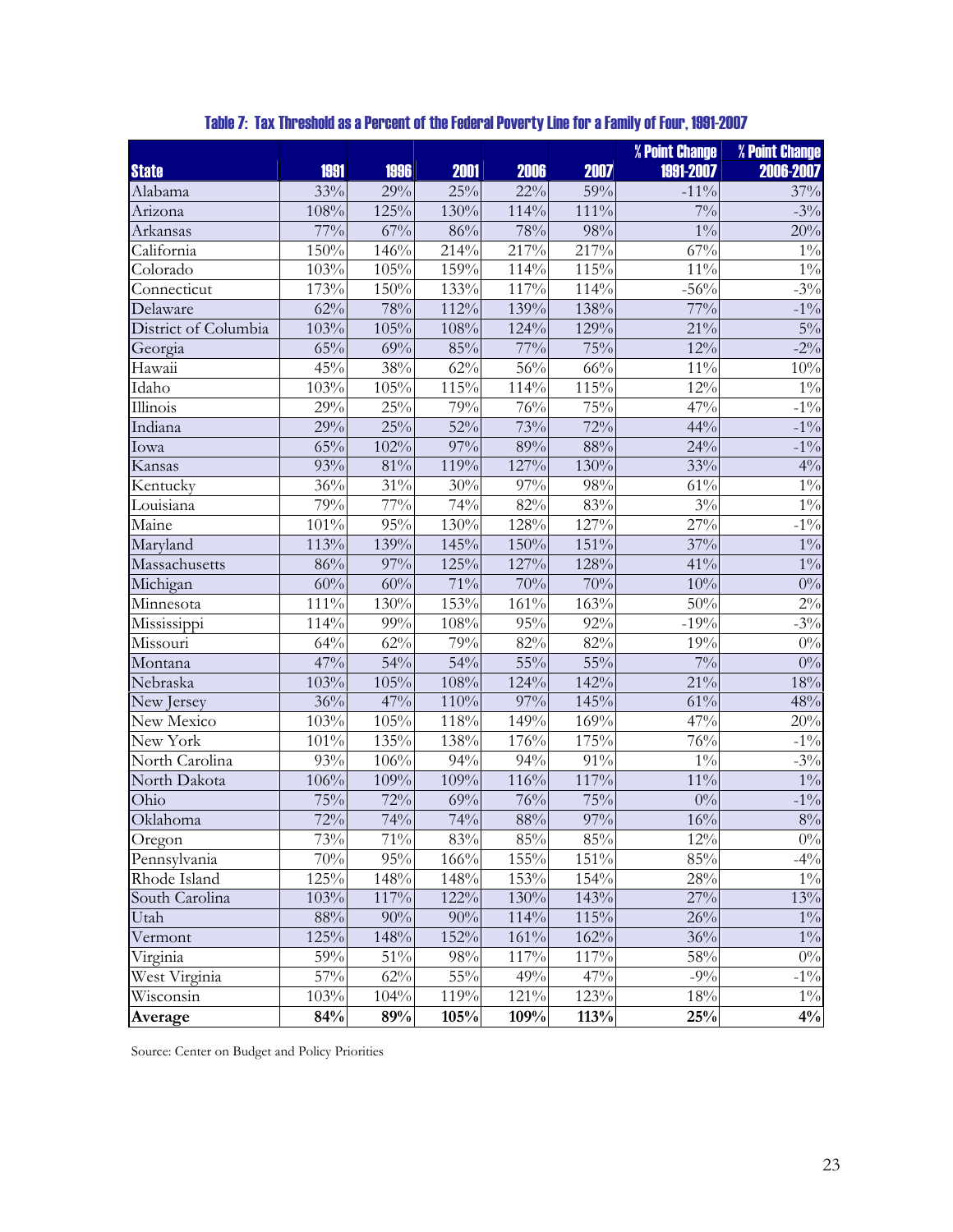| Company occupe them poletic color of the concider |              |                  |  |
|---------------------------------------------------|--------------|------------------|--|
| <b>Rank</b>                                       | <b>State</b> | <b>Threshold</b> |  |
|                                                   | Montana      | \$9,600          |  |
| $\overline{2}$                                    | Alabama      | 9,800            |  |
| 3                                                 | Hawaii       | 10,400           |  |
| 4                                                 | Georgia      | 12,700           |  |
| 5                                                 | Illinois     | 13,900           |  |
| 5                                                 | Missouri     | 13,900           |  |
|                                                   | Ohio         | 14,400           |  |
|                                                   | Mississippi  | 14,400           |  |
| 9                                                 | Arkansas     | 14,900           |  |
| 10                                                | Oregon       | 15,600           |  |
| 11                                                | Louisiana    | 16,300           |  |
| Poverty Line: \$16,530                            |              |                  |  |

#### Table 8A. State Income Tax Thresholds for Single-Parent Families of Three Including Enacted Changes\* (Among States with Below-Poverty Thresholds)

#### Table 8B. State Income Tax Thresholds for Two-Parent Families of Four Including Enacted Changes\* **(Among States with Relow-Doverty Thresholds)**

| <u>LAINUNG OLALGO WILH DGIUW TUVGI LY TIN GONUNUOJ</u> |               |                  |  |  |
|--------------------------------------------------------|---------------|------------------|--|--|
| <b>Rank</b>                                            | <b>State</b>  | <b>Threshold</b> |  |  |
| 1                                                      | Montana       | \$11,600         |  |  |
| $\overline{2}$                                         | Alabama       | 12,600           |  |  |
| $\overline{3}$                                         | Hawaii        | 14,000           |  |  |
| $\overline{\mathcal{L}}$                               | Ohio          | 15,800           |  |  |
| $\overline{5}$                                         | Illinois      | 15,900           |  |  |
| 5                                                      | Georgia       | 15,900           |  |  |
| 7                                                      | Missouri      | 17,400           |  |  |
| $\,$ 8 $\,$                                            | Oregon        | 18,500           |  |  |
| 9                                                      | Iowa          | 18,700           |  |  |
| 10                                                     | Indiana       | 18,800           |  |  |
| 11                                                     | Mississippi   | 19,600           |  |  |
| 12                                                     | Louisiana     | 19,800           |  |  |
| 13                                                     | West Virginia | 20,700           |  |  |
| 13                                                     | Kentucky      | 20,700           |  |  |
| 13                                                     | Arkansas      | 20,700           |  |  |
| Poverty Line: \$21,203                                 |               |                  |  |  |

Note: A threshold is the lowest income level at which a family has state income tax liability. In this table thresholds are rounded to the nearest \$100. The 2007 poverty line is a Census Bureau estimate based on the actual 2007 line adjusted for inflation. The threshold calculations include earned income tax credits, other general tax credits, exemptions, and standard deductions. Credits that are intended to offset the effects of taxes other than the income tax or that are not available to all low-income families are not taken into account.

\*These tables reflect policy in 2007 if enacted changes were fully implemented.